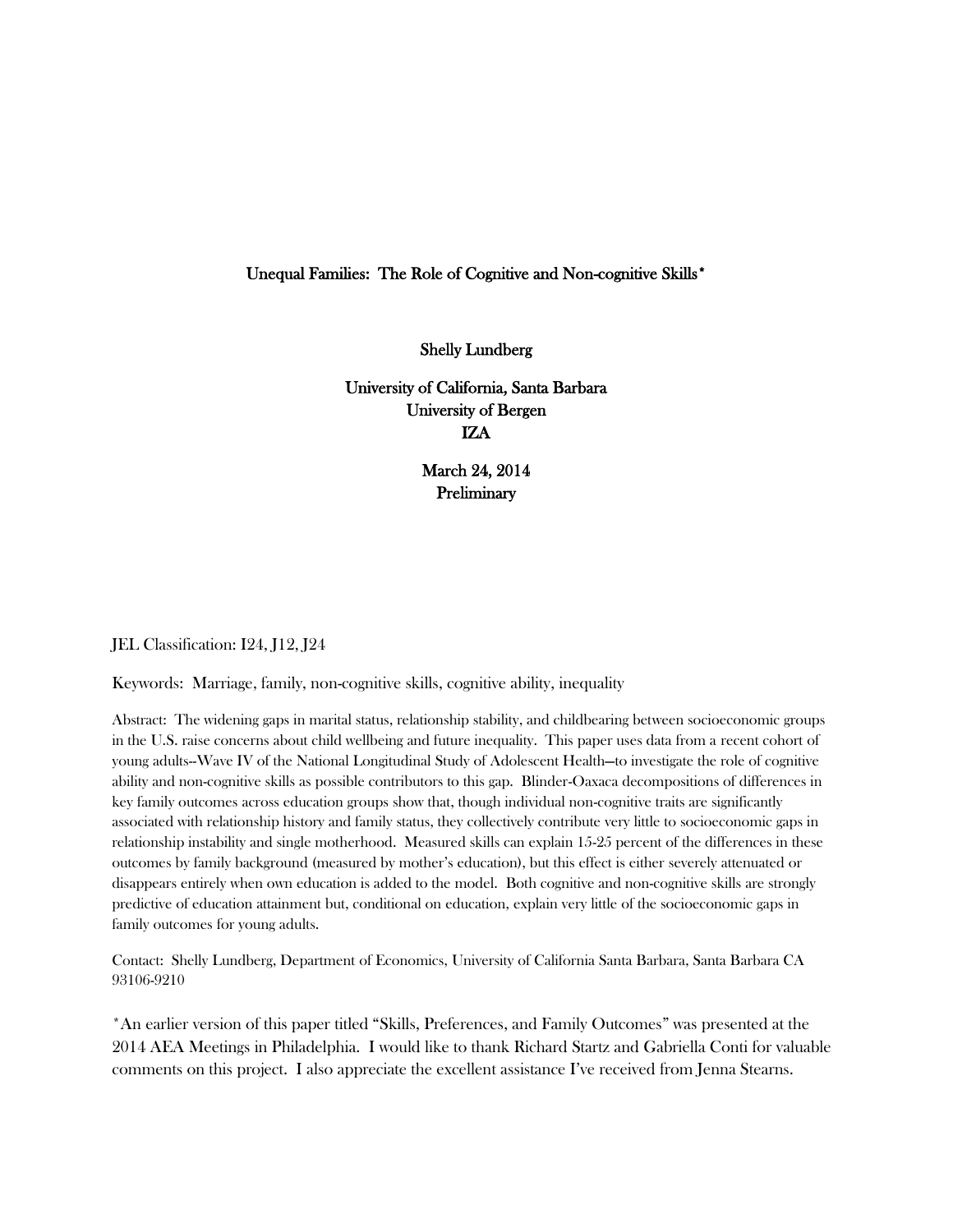### 1. Introduction

l

American families differ from families in other Western nations along several dimensions. Americans marry and cohabit at younger ages, and are more likely to marry at some point in their lives, but marital and cohabiting relationships are also much more likely to dissolve than is the case in other wealthy countries (Cherlin, 2009). Important outcomes of this relationship fragility include a very high rate of single parenthood in the United States, and a high probability that American children will experience the breakup of their parents.<sup>1</sup> There has also been a growing divergence in family behavior across socioeconomic groups in the United States, with much higher rates of early and single motherhood and marital dissolution among the less-educated and in low-income communities (McLanahan, 2004; Lundberg and Pollak, 2014). Both the level of family instability and its socioeconomic gradient raise concerns about the well-being of children subjected to disruption in both contact with parents and living arrangements, and about the persistence of economic inequality. In a recent descriptive analysis of intergenerational economic mobility in the U.S., Chetty et al. (2014) find a strong geographic correlation between upward mobility and local measures of family structure such as rates of single parenthood.

A rapidly growing literature has linked adult disparities in economic, health, and social outcomes to gaps in both cognitive and non-cognitive abilities, and has established that these gaps begin to emerge early in childhood (Cunha, Heckman, Lochner, and Masterov, 2006; Duncan and Magnuson, 2011; Conti and Heckman, 2010).<sup>2</sup> Various studies have documented the importance of non-cognitive attributes such as persistence, self-control, and social skills in contributing to positive adult outcomes and psychologists have shown that personality traits, in particular, are related to relationship quality and stability (Roberts et al., 2007; Lahey, 2009). These findings raise a further question: Can socioeconomic gaps in non-cognitive skills explain some part of the inequality in family outcomes, particularly differences in relationship instability and single motherhood?

A key finding from the Fragile Families and Child Wellbeing Study, which surveyed a large sample of unmarried couples who gave birth between 1998 and 2000, was that a very large fraction of unmarried parents were romantically involved and intended to marry at the time of the birth. Most of these relationships dissolved quickly, however, and only a small fraction actually married (Carlson et al., 2005). One explanation for this discrepancy between stated intentions and actual behavior is that low-income couples lack the relationship skills to overcome the economic and social challenges confronting their familybuilding efforts. Beginning in 2006, the federal government has funded programs designed to foster relationship skills, such as Building Strong Families, but the results have been disappointing in terms of

<sup>1</sup> Cherlin (2009) tellingly notes that American children born to married parents in the United States are more likely to see their parents break up than are Swedish children born to cohabiting parents (p. 18).

<sup>&</sup>lt;sup>2</sup> More controversially, Chua and Rubenfeld (2014) attribute the differential success of ethnic groups in the U.S. to variation in culturally-induced traits such as impulse control.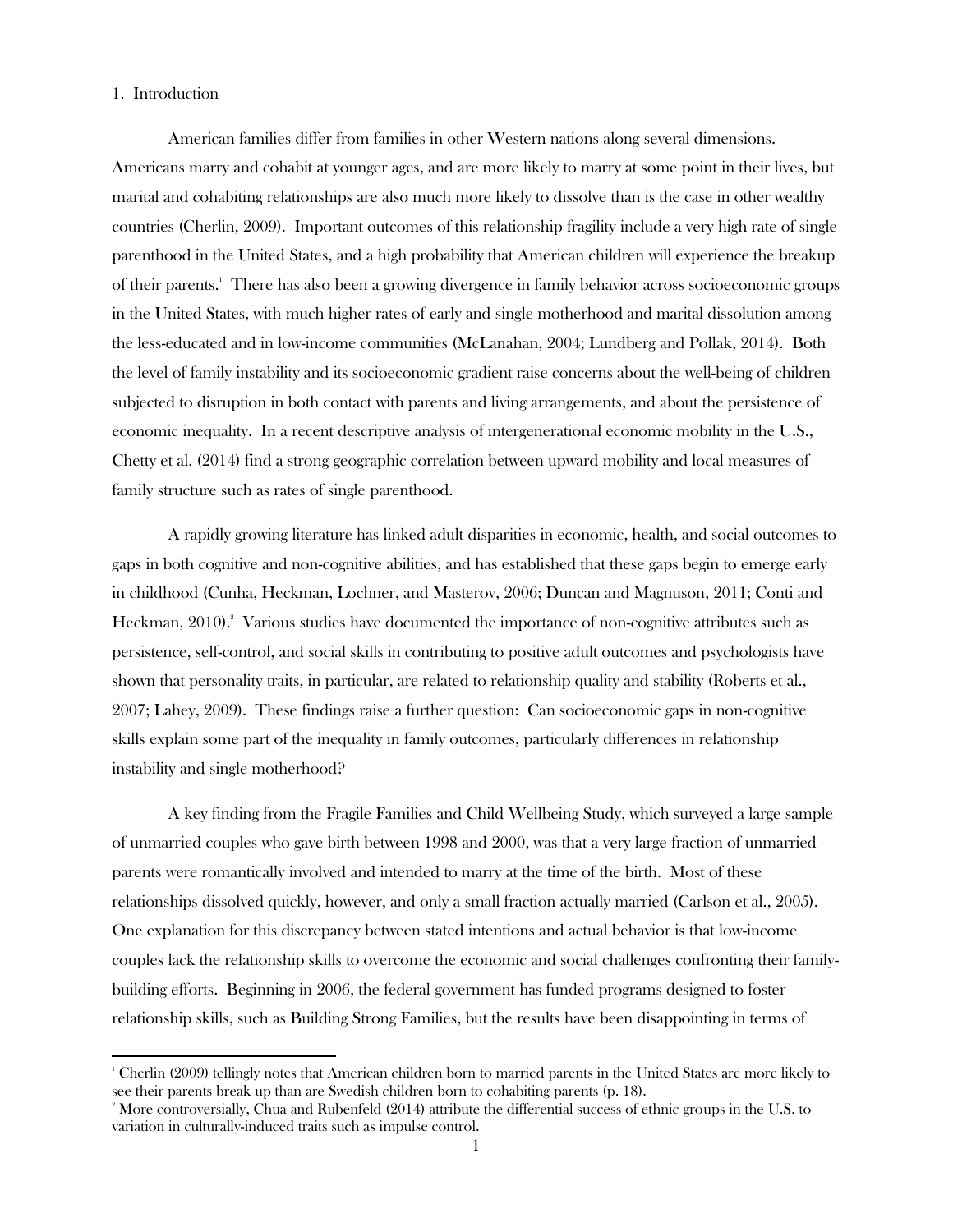measurable impacts on relationship quality and marriage (Wood, et al., 2012). However, even if existing programs are ineffective at augmenting relevant non-cognitive skills, individuals who possess psychological traits that enhance negotiating ability and self-control may experience more positive family outcomes.

In this paper, I examine the determinants of young adult relationship histories and current family status from Wave IV of the National Longitudinal Study of Adolescent Health (Add Health). This survey includes a rich set of individual traits related to motivation, interpersonal styles, and emotional responses, including a Big 5 personality inventory. There are distinct socioeconomic gradients in these traits: less educated individuals (and those with less-educated parents) tend to be less emotionally stable, optimistic, and agreeable, and to have a more external locus of control. There are also significant differences across education groups, as expected, in relationship stability and single motherhood. However, variation in noncognitive traits explains none of the education gap in family outcomes for men and at most about 10 percent of the gaps between the highest and lowest education groups for women. Cognitive skills are also unimportant in explaining gaps in family outcomes across education groups. Non-cognitive traits explain a higher proportion of the divergence across family background groups, but these effects appear to be primarily due to the strong relationship between non-cognitive skills and own educational attainment (Lundberg, 2013ab). Educational attainment itself and the opportunities that are associated with education appear to be an important driver of family outcomes, but there is little evidence that non-cognitive skills have substantial effects on family outcomes independent of education.

#### 2. Socioeconomic Divergence in Family Outcomes

There have been dramatic changes in American family life since the post-war years of the baby boom: increasing age at first marriage and declining marriage rates, a divorce rate that peaked around 1980 and remains high, and decreasing fertility that is more likely to occur outside of marriage. This retreat from marriage has been much more pronounced among men and women with lower levels of education (Lundberg and Pollak, 2014). Both marriage and remarriage rates have risen for women with college degrees relative to women with less education, and the fall in divorce rates since 1980 has been much larger for the college educated (Isen and Stevenson, 2011). This implies that long-term marital stability also has a pronounced education gradient: the probability that a first marriage will remain intact for 20 years is sharply higher for women with a college degree (78 percent) than for women with a high-school diploma (41 percent) or some college (49 percent) (Copen et al., 2012). The prevalence of cohabitation is strongly decreasing in education and cohabitation tends to play different roles in the lifecycles of women with high and low levels of education. For high-education couples, cohabitation is usually a precursor to marriage that rarely includes childbearing, while for less-educated couples it is often a (relatively unstable) context for bearing and rearing children (Lundberg and Pollak, 2014).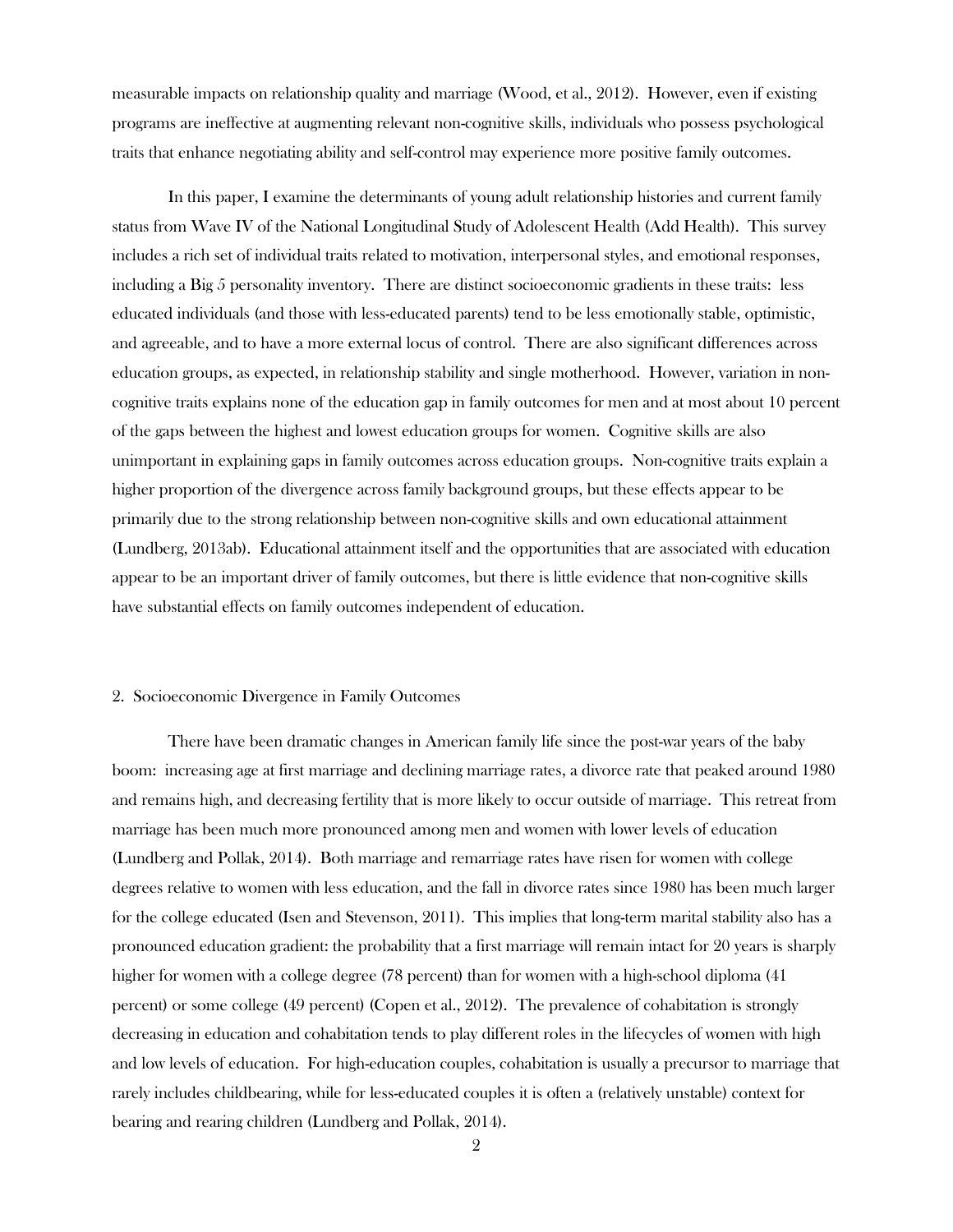The growing divergence in marriage, cohabitation, and fertility behavior across educational groups has potentially important implications for inequality and the intergenerational transmission of economic disadvantage. The rise in single-parent families and changing patterns of relationship instability and maternal age have resulted in growing disparities in the parental resources, both time and money, received by the children of more- and less-educated mothers (McLanahan, 2004). The children of the non-college educated are particularly disadvantaged by the instability in living arrangements and parental ties that result from the more frequent partnering and re-partnering of their mothers (Cherlin, 2009).

The increasing socioeconomic discrepancies in marriage, non-marital childbearing and marital stability have been extensively documented, but their source remains somewhat of a mystery. One possibility is that, as the sources of marital surplus have altered with the decrease in gender specialization, there has been a relative decrease in the surplus available to low-income couples. An alternative explanation would emphasize the increasing importance of social and behavioral skills—self-control, conflict resolution, etc.—in maintaining marriages, as rigid social norms about cohabitation and childbearing outside marriage have weakened.

#### Declining Marital Surplus

As women's educational attainment, wages, and hours of market work have risen relative to men's, the opportunities for gains from trade within a household, which depend to a large extent upon the segregation of men and women in market and home sectors, have diminished—and so have the potential gains to marriage. Gender specialization in married couple households has decreased dramatically during the past 60 years and, it has been argued, the source of marital gains have shifted from production complementarities associated with home and market work to the consumption complementarities of the "hedonic" marriage (Stevenson and Wolfers, 2007; Lundberg and Pollak, 2007). The decline in the value of the productive marriage may have been particularly acute at lower income levels, where men's economic prospects have deteriorated more than those of women.

A related story about marital surplus focuses on the role of marriage as a context for childrearing (Lundberg and Pollak, 2014). Although college-educated couples are much less likely than in the past to require marital commitment to support a sharply gender-specialized division of labor, high-education couples may choose marriage as a commitment device that supports joint investments in children. Intensive investment is a characteristic parenting pattern among the well-educated and well-off, and these investments are increasing in absolute terms and relative to the investments made by those with less education and fewer resources. These increases are probably due to some combination of rising returns to human capital as income inequality rises, increasing real incomes at the top of the distribution, and improved information about the payoffs to early child enrichment activities—perhaps reinforced by evolving class-specific parenting norms.

3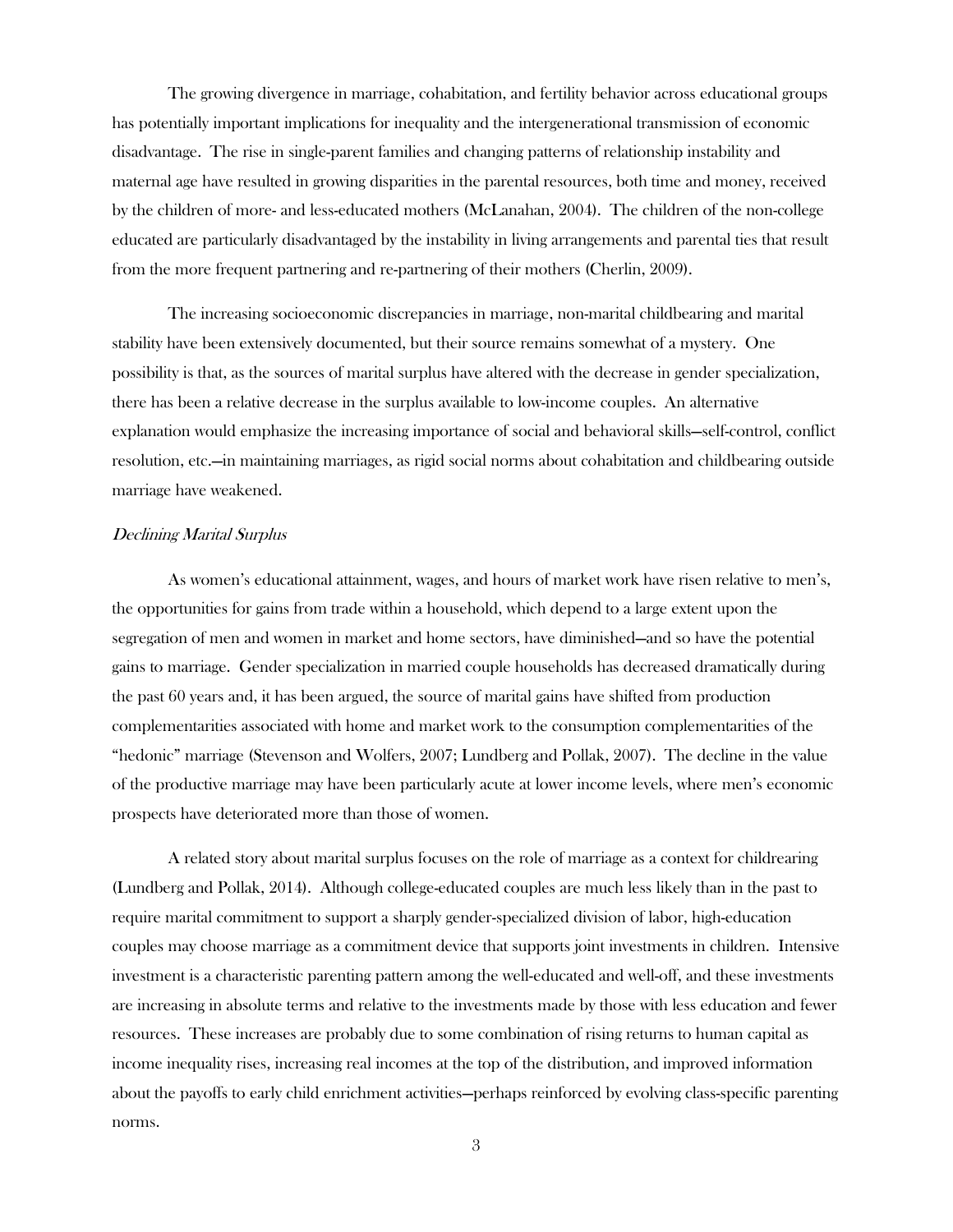### Marital Skills Gap

 $\overline{\phantom{a}}$ 

Alternatively, the socioeconomic divergence of marital and childbearing behavior may be due to skill gaps between high- and low-income couples. As rigid norms about marriage weaken, the maintenance of a successful marriage may be more dependent on personal skills such as the ability to commit to an agreement or to negotiate in response to shocks. 3 This implies that the returns to traits such as self-control, verbal ability, and positive affect may have increased as the social punishments for divorce and non-marital childbearing have decreased.<sup>4</sup> Certainly, a growing body of research shows that individual traits other than cognitive ability, verbal and math skills are associated with key economic outcomes (Heckman, 2000), and this is likely to apply to social outcomes as well. Perseverance, self-esteem, social competence and selfcontrol can contribute to economic success through an individual's ability to interact effectively with others, to plan ahead and to behave in a controlled and purposeful manner, and there may be considerable overlap between relationship skills in the market and in the home (Kambourov, Siow, and Turner, 2013).

There is no generally-accepted set of measures for traits that contribute to relationship competence. One promising candidate among the non-cognitive skill measures identified in the existing literature is the personality inventory, developed by psychologists as a reliable and consistent indicator of individual differences in behavioral tendencies. Psychological studies have found that personality traits are extremely stable across the adult lifespan, and that there are strong associations between personality and a broad range of behaviors and economic and social outcomes, including health and mortality, income, and relationship quality and stability (Roberts et al., 2007). For example, Lahey (2009) finds that individuals high in the Big 5 trait Neuroticism are more likely to experience negative life events and find it difficult to maintain supportive social relationships, including marriages. The role of personality differences in explaining socioeconomic gaps in relationship stability and other family outcomes, however, has not been studied.

Can the skills that enhance marital quality and stability be taught? In 2005, the U.S. Congress authorized \$500 million for the Healthy Marriage Initiative, a set of programs intended to promote marriage, principally among low-income groups. Mathematica Policy Research evaluated one of the first major programs for unmarried couples, Building Strong Families (BSF), using randomized treatments, and found no effect on relationship quality, relationship outcomes, or the probability of marriage (Wood et al.,  $2012$ .<sup>5</sup>

<sup>&</sup>lt;sup>3</sup> Gottman (1994), for example, finds that relationship quality and stability are strongly related to effective communication and conflict resolution.

<sup>4</sup> Cognitive ability may also be important. Blazys (2009) estimates hazard models of transitions into and out of marriage for men and women in the National Longitudinal Survey of Youth 1979, and finds that cognitive skills delay marriage (principally through increased education) but increase the probability of marriage later in life and reduce the probability of divorce.

<sup>5</sup> All BSF programs had three components: (1) group sessions on relationship skills, (2) individual support from family coordinators, and (3) assessment and referral to support services.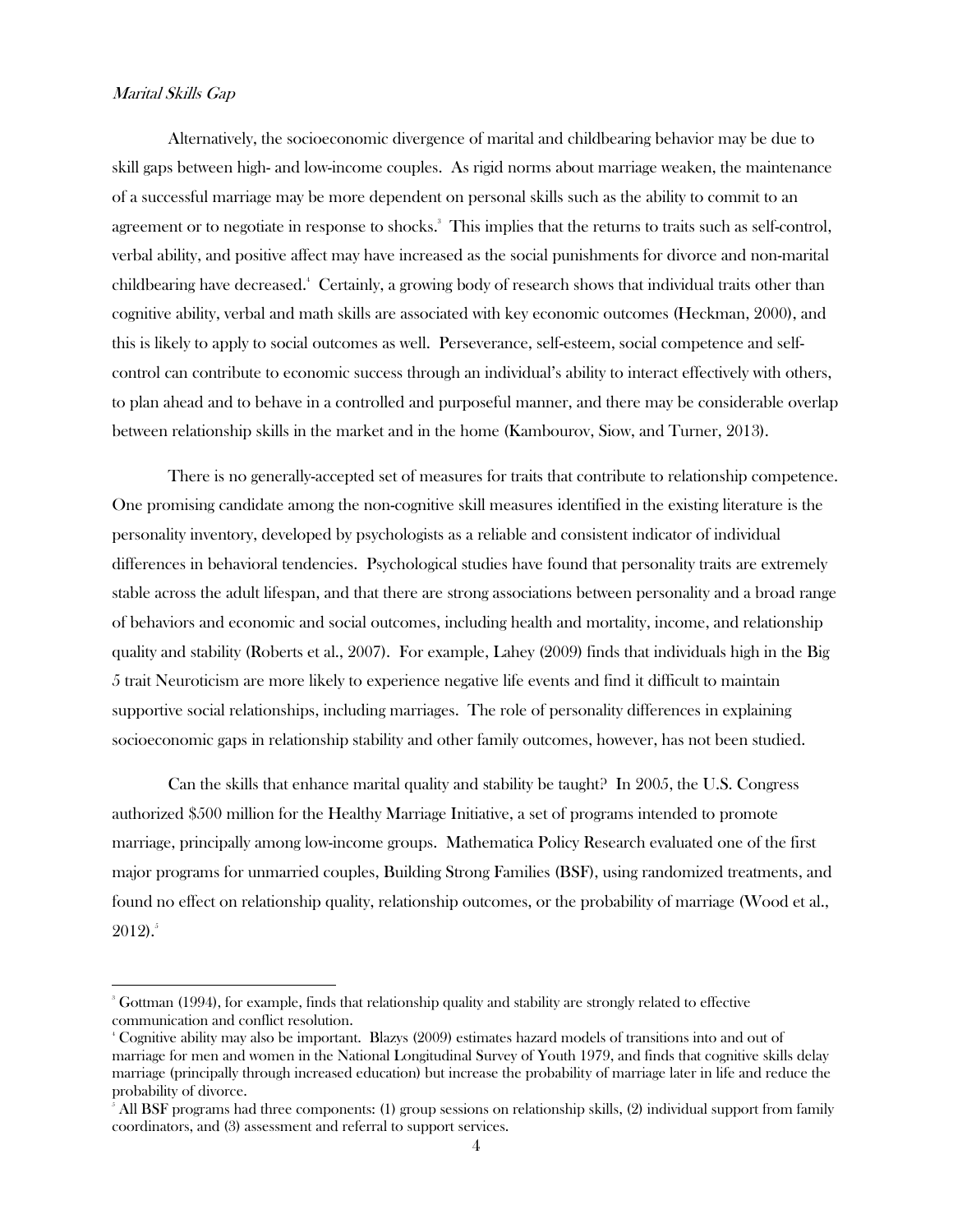### 3. Data and Measures

l

An education gradient in several aspects of relationship history and family status among a recent cohort of young Americans is apparent in the latest wave of data from the National Longitudinal Study of Adolescent Health (Add Health). The Add Health study began in 1994-95 with a nationally-representative school-based survey of more than 90,000 students in grades 7 through 12. About 20,000 respondents were followed in subsequent surveys, the last of which (Wave IV) was conducted in 2007-08 when the respondents were between 24 and 32 years of age. Race and ethnic differences in family outcomes are substantial, with black and Hispanic men and women less likely, conditional on education, to be married and more likely to experience single parenthood. To focus on socioeconomic differences in family behavior, the analysis in this paper uses subsamples of 3,831 non-Hispanic white women and 3,483 non-Hispanic white men for whom all key variables are non-missing.

Figures 1a and 1b show the proportions of women and men, respectively, in three education groups who are currently married or in a marital or cohabiting union as of the survey date in Wave IV, are currently in a first marriage (conditional on having married), have experienced three or more co-residential unions before that time, have ever been divorced or ended a cohabiting relationship (separation) and, for women, are currently a single or lone (neither married nor cohabiting) mother. The education groups are 4-year college degree or more, some college (including holders of 2-year Associate degrees), and high school graduate or less. Education differences in union status are very small—less educated men and women enter into marital and, particularly, cohabiting unions at an earlier age than the more-educated, but those unions tend to be less stable. There are, however, distinct education gradients in relationship instability and in single and lone motherhood, with college-graduates being much less likely to experience either status.

 $^6$  Add Health is a program project directed by Kathleen Mullan Harris and designed by J. Richard Udry, Peter S. Bearman, and Kathleen Mullan Harris at the University of North Carolina at Chapel Hill, and funded by grant P01- HD31921 from the Eunice Kennedy Shriver National Institute of Child Health and Human Development, with cooperative funding from 23 other federal agencies and foundations. Special acknowledgment is due Ronald R. Rindfuss and Barbara Entwisle for assistance in the original design. Information on how to obtain the Add Health data files is available on the Add Health website (http://www.cpc.unc.edu/addhealth). No direct support was received from grant P01-HD31921 for this analysis.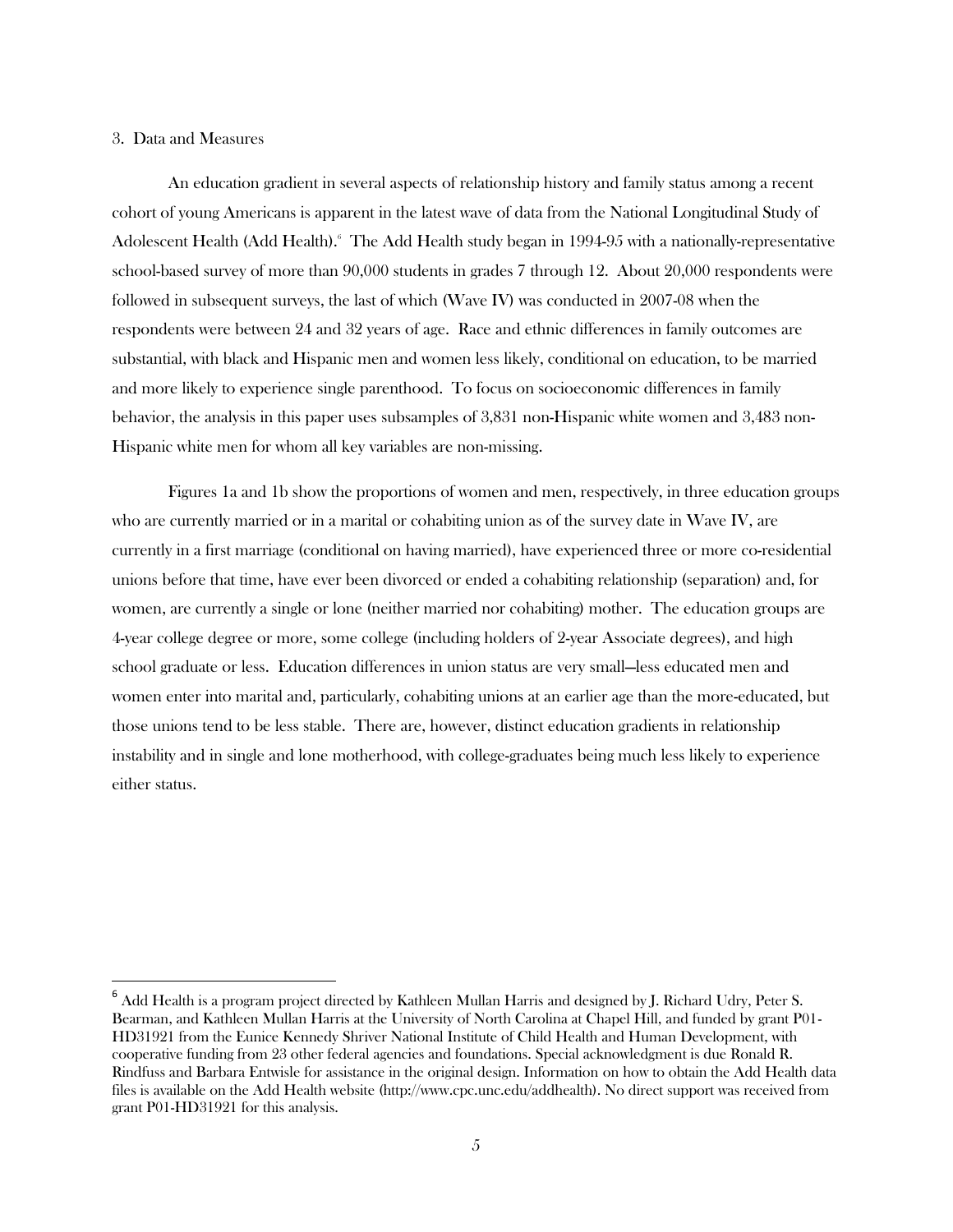

Figure 1a: Women's Family Outcomes, by Education (White, non-Hispanic, Add Health Wave IV)



Figure 1b: Men's Family Outcomes, by Education (White, non-Hispanic, Add Health Wave IV)

Non-cognitive Skills: The Add Health study has collected an unusually rich set of psychological measures that serve in this study as indicators of non-cognitive ability, as well as several measures of cognitive ability, and a measure of risk aversion. During Wave IV, a 20-item short-form version of the 50-item International Personality Item Pool-Five-Factor Model (IPIP-FFM) known as the Mini-IPIP was fielded,<sup>7</sup> and it was supplemented by several other indices of personality facets and other psychological traits. Personality inventories measure individual variation in "the relatively enduring patterns of thoughts, feelings, and behaviors that reflect the tendency to respond in certain ways under certain circumstances" (Roberts, 2009).

 $\overline{\phantom{a}}$ 

<sup>7</sup> This instrument is discussed, and the specific items listed, in the Data Appendix.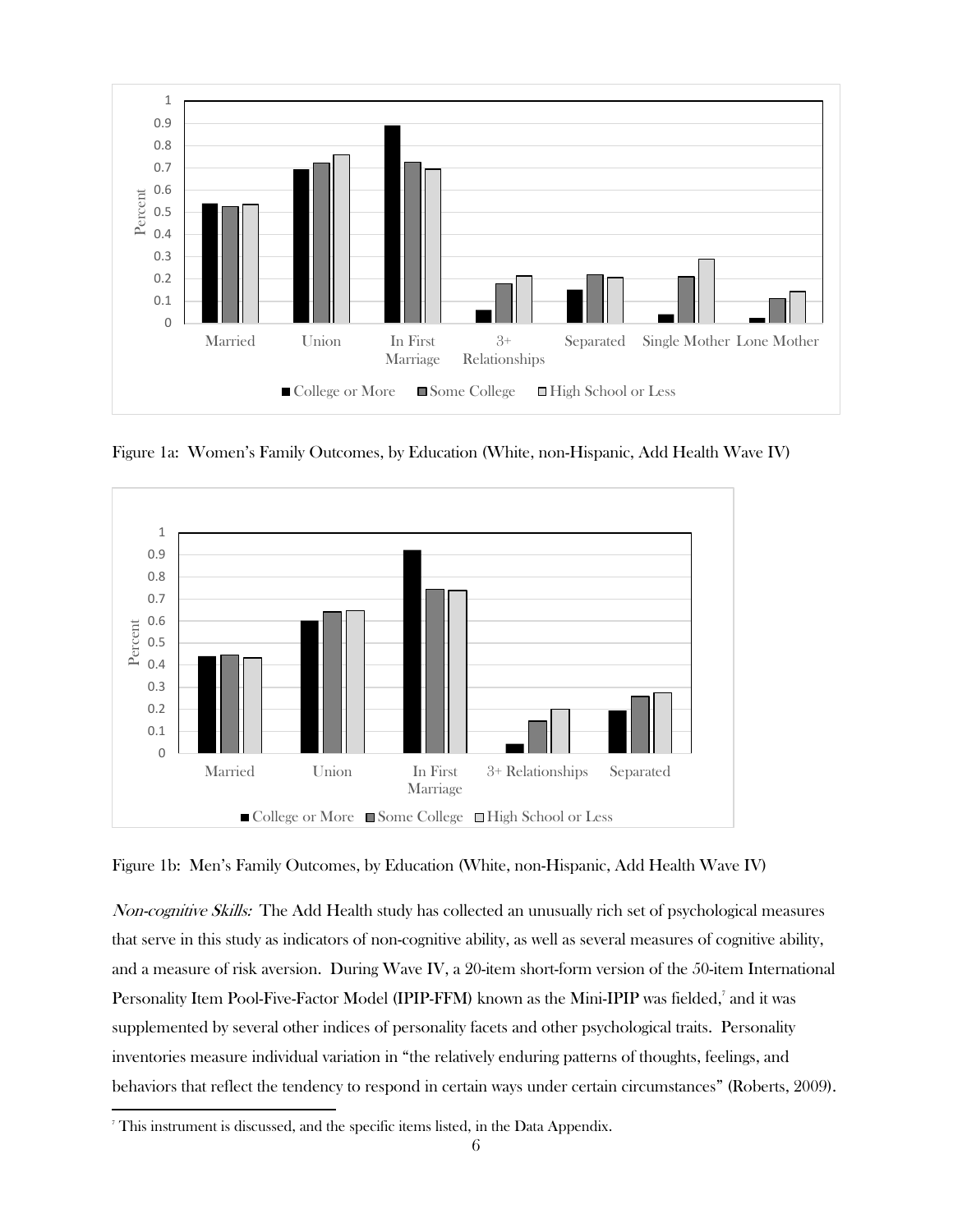Five-factor models of personality, and in particular the variant known as the "Big 5" model, are broadly accepted in psychology as a meaningful and consistent construct for describing human differences (Goldberg, 1981). The five factors, with their definitions from the American Psychological Association Dictionary (2007), are:

Openness to Experience (Intellect) - The tendency to be open to new aesthetic, cultural, or intellectual experiences.

Conscientiousness - The tendency to be organized, responsible, and hardworking.

Extraversion - An orientation of one's interests and energies toward the outer world of people and things rather than the inner world of subjective experience; characterized by positive affect and sociability.

Agreeableness - The tendency to act in a cooperative, unselfish manner.

Emotional Stability (vs. Neuroticism) – Predictability and consistency in emotional reactions, with absence of rapid mood changes.

Other psychological measures expected to be predictive of young adult health behaviors and outcomes were also included in the personality section of the Add Health survey in Wave IV. I have included in the set of non-cognitive skills several measures of such traits (below), but have excluded a depression scale and a perceived stress scale from the mental health section of the survey. The questions that these scales are based on refer to how the individual has been feeling during the past 7 days or the past 30 days, and so focus on current emotional states rather than persistent tendencies.

- Locus of Control/Mastery A construct that is used to categorize people's basic motivational orientations and perception of how much control they have over the conditions of their lives (APA Dictionary).
- Anxiety and Anger/Hostility– Individual facets of Neuroticism (as identified by Costa and McCrae, 1992) that reflect tendencies to persistently experience apprehension and worry, or to respond emotionally and angrily to frustration or injury.
- Optimism A tendency to believe that things happen for the best and to anticipate positive outcomes (from APA Dictionary).

Anger/Hostility and Anxiety are individual facets of Big 5 Emotional Stability (Neuroticism) and the Add Health survey includes sets of questions that focus on these sub-traits.<sup>8</sup> High levels of the Anger/Hostility trait in particular might be expected to be related to difficulty in maintaining relationships. Individuals with an internal Locus of Control are more likely to behave intentionally and they "perceive their life outcomes as arising from the exercise of their own agency and abilities" (APA Dictionary). Other

 $\overline{a}$ 

 $^8$  Studies that represent psychopathy as an extreme variant of aspects of the five-factor model of personality have included these facets among the set that characterize this disorder (Miller, Lynam, Widiger, and Leukefeld, 2001).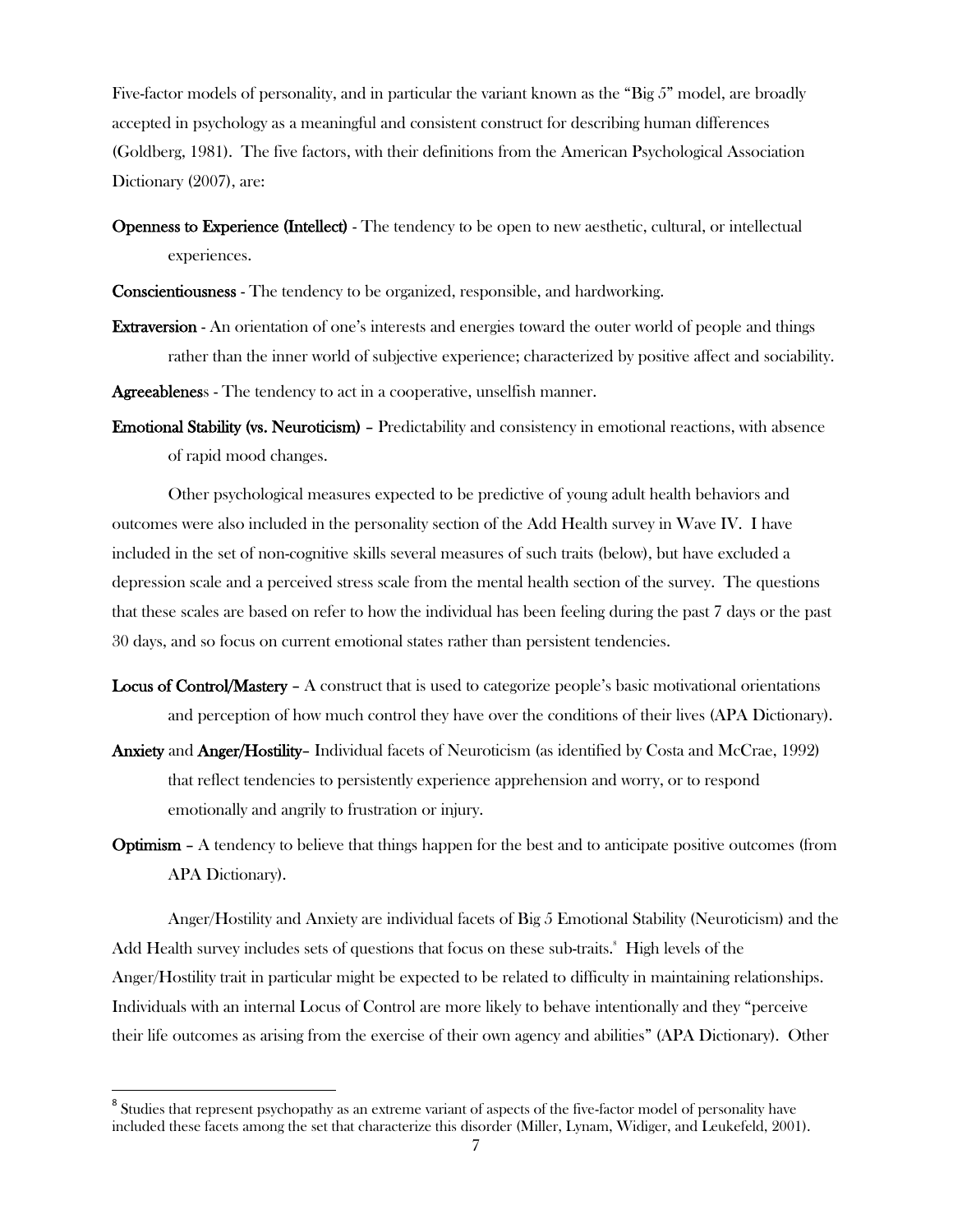studies have found that an internal Locus of Control is associated with a variety of positive economic and social outcomes (Plotnick, 1992; Heckman, Stixrud, and Urzua, 2006; Cobb-Clark and Tan, 2011).

Each item in the extended personality inventory is assumed to be is a noisy measure of a single unobserved latent trait. An individual *i* is characterized by the set of nine non-cognitive traits  $T_{ij}$  defined above, and their responses to the  $K$  survey questions in the Wave IV survey generate:

$$
t_{ijk} = \beta_{jk} T_{ij} + \varepsilon_{ijk} \qquad \text{for } k = 1, \dots, K_j \text{ and } j = 1, \dots, 9
$$

with measurement errors that are assumed to be independent of each other and of the trait  $T_i$ .  $K_i$  is equal to four or five for each of the traits. Factor analysis of the items for each trait produces estimates of the β parameters as factor loadings, and in each case a single-factor model is supported by the data. The factor loadings and error variances from each model are then used to estimate factor scores that are unbiased estimates of each latent non-cognitive trait.

Figures 2a and 2b show the mean values of standardized non-cognitive traits for women and men in different education groups. The relationship between non-cognitive skill and education varies by trait with, among the Big 5 traits, very little socioeconomic variation in Conscientiousness and Extraversion but more significant gradients in Openness, Agreeableness, and Emotional Stability. In general, education is positively correlated with an internal locus of control and optimism and negatively correlated with anger/hostility and anxiety. For some traits, the gender gaps dominate the socioeconomic gradient—men are less agreeable and anxious and more open to experience and emotionally stable on average than women.

A possible concern with using Wave IV personality measures as non-cognitive skills that predict family outcomes is that these traits may have been directly shaped by youthful experiences. There is no standard personality inventory available in Wave I of Add Health, but psychologists Young and Beaujean (2011) used a set of Wave I survey items with a lexical relationship to Five Factor Model questions in standard scales to construct Wave I-based measures of Emotional Stability/Neuroticism, Conscientiousness, and Extraversion. Their measures have reasonable levels of internal consistency and modest but correctlysigned correlations with the corresponding Wave IV measures, and are used in some models of family outcomes for comparison.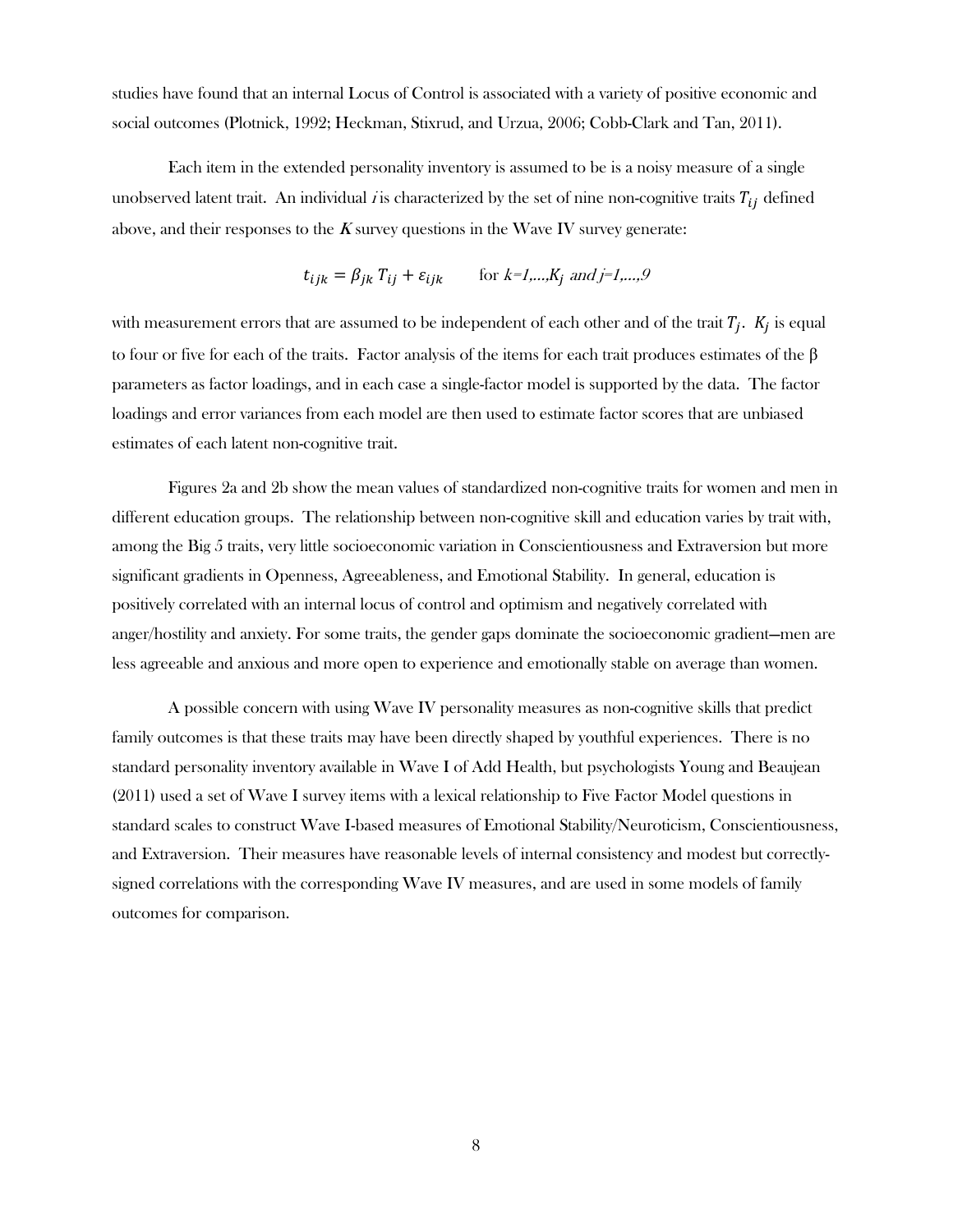

Figure 2a: Non-cognitive Skills by Education Group, Women White, non-Hispanic women, Add Health Wave IV



Figure 2b: Non-cognitive Skills by Education Group, Men White, non-Hispanic men, Add Health Wave IV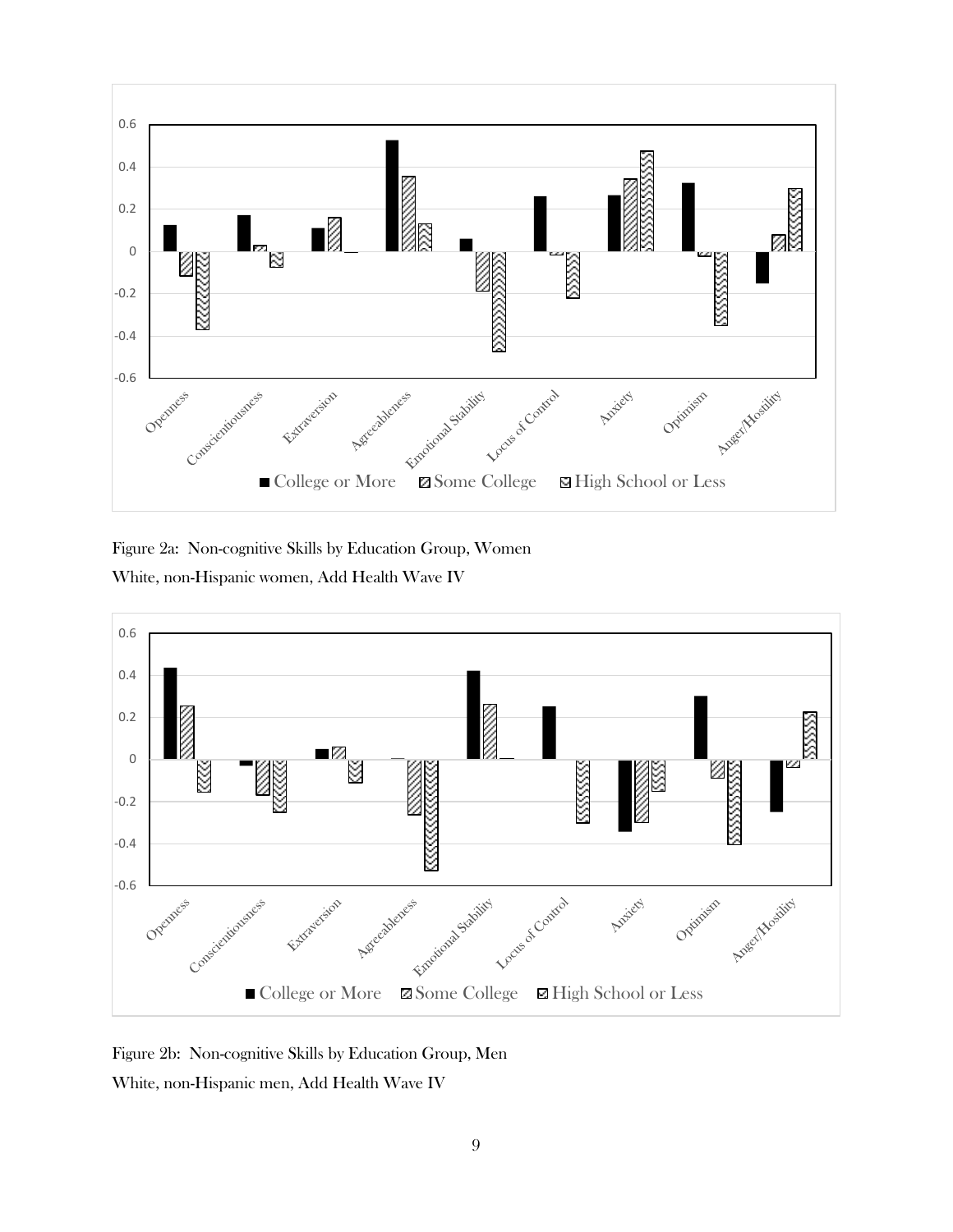Cognitive Ability: Factor analysis is also used to construct a single index of cognitive ability, using a Wave I measure of verbal ability and a set of three Wave IV memory tests. The mean of this standardized variable is about .7 standard deviations greater in the highest education group for both men and women (college graduate or more) than in the lowest education group (high school graduate or less).

Risk Aversion: Evidence is accumulating that personality traits are not simply proxies for economic preference parameters. The empirical associations between personality and preferences are very weak (Almlund et al., 2011; Rustichini et al., 2012) and the two sets of variables have largely independent effects on a large set of outcomes, including health, life satisfaction, wage, unemployment, and education (Becker et al., 2012). The only economic preference measure available in the Add Health study to date is risk aversion, measured by a Likert scale response to the statement "I like to take risks" in the Wave IV questionnaire. Dohmen et al. (2011) examine the validity of a similar single-scale measure of general willingness to take risks in the German Socioeconomic Panel Study and show that it predicts actual risktaking behavior well in investment, career choice, smoking, and other domains. There is no significant association between this measure of risk aversion and education in these samples.

#### 4. Family Status, Education, and Skills

 $\overline{\phantom{a}}$ 

Tables 1a and 1b report the coefficients from linear probability models for four discrete indicators of family status history as of Wave IV—currently in a marital or cohabiting union, still in a first marriage (conditional on having married), having had three or more marital or cohabiting relationships and, for women, single motherhood. The independent variables are educational attainment, standardized measures of cognitive and non-cognitive skills, and risk aversion. For each outcome, the second column reports the results from a model that uses Wave IV skill measures and the third column a model based on measures of personality and cognitive ability from Wave I, when the respondents were in Grades 7 through 12.

In general, marital stability, the probability of multiple relationships and the probability of single motherhood are decreasing in education, with college graduation having a substantial association with all three outcomes. The effects of education moderate only slightly when skills and preferences are added to the model.<sup>9</sup> The pattern of education effects on current union status is somewhat different—the earlier entry of the less-educated, particularly into cohabiting unions, outweighs the greater stability of relationships for the more-educated, and the probability of being in union is higher for the less-educated groups in this young cohort. The R-squares are low, particularly for union status, and educational attainment accounts for most of the explained variance in the relationship instability and single motherhood models.

<sup>9</sup> One possible source of the education differences in first marriage persistence at this stage of the life-cycle is the later age at marriage (and thus shorter elapsed duration) for the more educated. A hazard model is a more appropriate tool for examining first marriage persistence and will be implemented in the next version of the paper.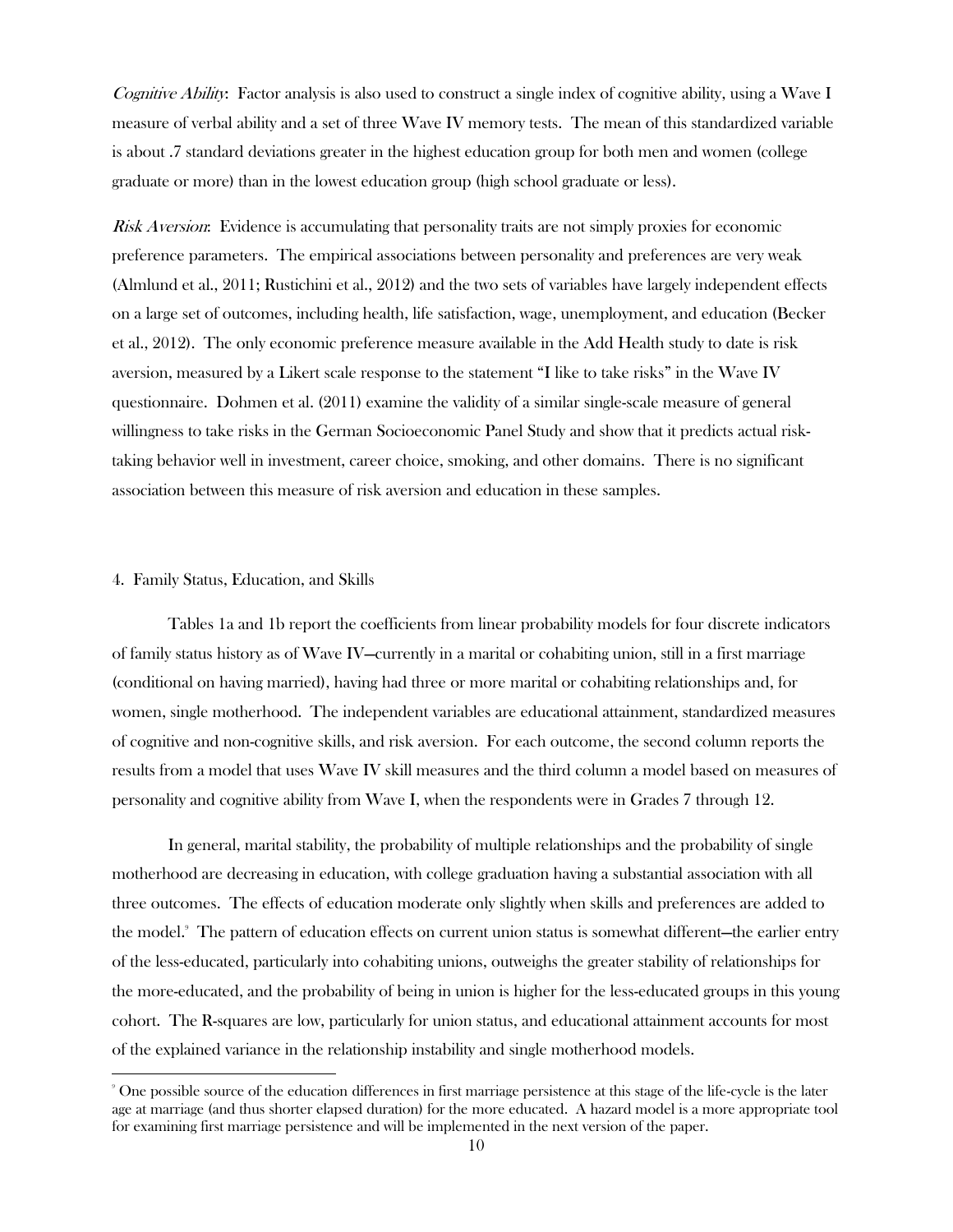There are, however, several non-cognitive traits that are significantly associated with family outcomes. Consistent with earlier results using German data, Openness decreases the probability of being in a union and increases relationship instability, especially for men (Lundberg, 2012). Optimism also has strong and consistent effects on family status: high levels of Optimism increase the probability of being in a union and decrease relationship instability and single motherhood. Emotional Stability, as expected, reduces relationship instability and a more internal Locus of Control increases the probability that both men and women are in a marital or cohabiting union. Other effects are gender specific. Union status for men is increasing in Extraversion and, oddly, Anger/Hostility and decreasing in Agreeableness. For women, Agreeableness reduces both relationship instability and single motherhood, while Extraversion increases the probability of single motherhood.

The short battery of personality traits extracted from Wave I also has some significant effects on family status, particularly for women. Wave I Conscientiousness is positively associated with being in a union and negatively associated with relationship instability and single motherhood, while Extraversion is positively associated with being in a union, remaining in a first marriage, and negatively associated with the probability of three or more relationships.

Cognitive ability has small significant effects on relationship stability for women and single motherhood when education is not controlled for (not reported), but these disappear in the models that include educational attainment. A positive effect remains only on the probability that men remain in a first marriage. Risk aversion has robust positive effects on union status and first marriage and negative effects on relationship instability for both men and women. These results are consistent with previous studies showing that risk aversion is positively associated with marriage (Schmidt, 2008; Spivey, 2010) and negatively associated with divorce (Light and Ahn, 2010; Lundberg, 2012).

In general, these models confirm that there are large disparities in family outcomes between young college-educated Americans and those with lower levels of education. Less-educated men and women are less likely to remain in a first marriage and more likely to experience multiple cohabiting relationships by their late twenties and early thirties, and less-educated women are more likely to become single mothers. These education gaps are reduced only slightly when a large set of cognitive and non-cognitive skill measures are included in the model and, though there are a number of significant skill-family relationships that are intuitively plausible and consistent with the findings of previous studies, these traits have little explanatory power relative to education.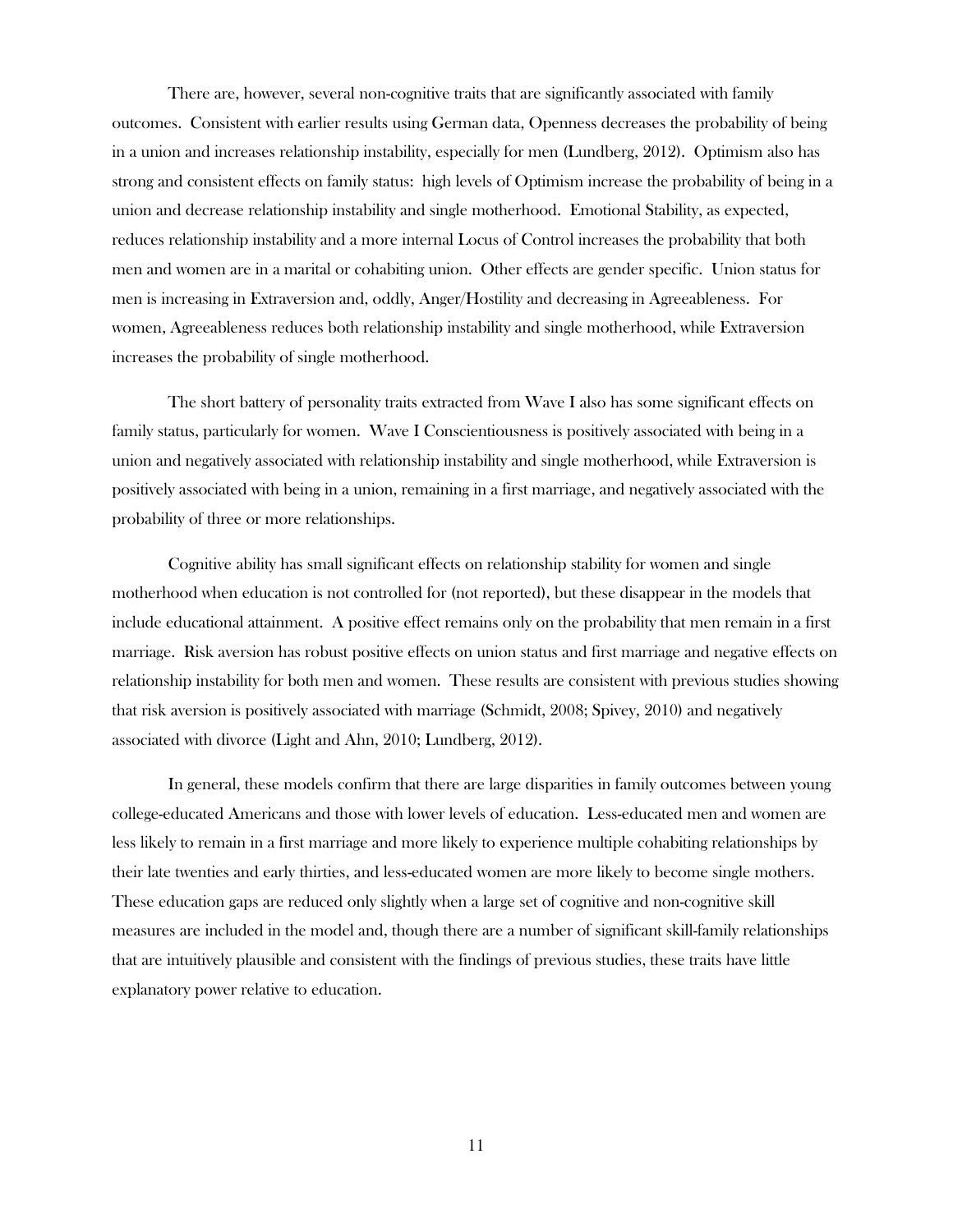### 5. Decomposing the Socioeconomic Gap in Family Outcomes

The regression models in the previous section do not allow for the possibility that the returns to skills in generating relationship stability and other family outcomes may vary across socioeconomic groups. In this section, the mean differences in family outcomes across education and family background groups are decomposed into components that can be "explained" by group differences in skills and preferences and residuals that are due to group differences in the model parameters, including the constant term. Dividing the sample by mother's education as an indicator of family background allows the effect of skills on family background to be both direct and indirect via own education. A Blinder-Oaxaca decomposition is implemented with linear probability models for each of the outcomes—union status, remaining in a first marriage, relationship instability, and single motherhood. Basing the decomposition on a pooled model (that includes a separate intercept for each education group, as suggested by Fortin (2008)) allows a two-fold decomposition of the family gaps into explained and unexplained portions without an addition interaction term. $^{^{\mathrm{10}}}$ 

By Own Education: Table 2 shows the decomposition of the college-graduate vs. some college gaps in union status, relationship history, and (for women) the probability of single parenthood, while Table 3 reports the college-graduate vs. high school and below decomposition. Since skills and preferences affect educational attainment, group membership in this application is not exogenous and this decomposition should be regarded as a descriptive exercise. For a discussion of identification issues in decomposition analyses, with particular reference to the analogous problem of decomposing union-nonunion wage differentials, see Fortin, Lemieux, and Firpo (2011).

As we have seen, the mean differences between educational groups in the probability of being in a marital or cohabiting union are small: less-educated men and women are more likely to enter into such a union at an early age, but more likely to experience the dissolution of these unions than more-educated individuals. On average, men and women with a high school diploma or less are 7 percentage points more likely to be in a union than college graduates (Table 3). Men and women with some college are also more likely than graduates to be in a union, but these differences are smaller and, for women, not significant (Table 2). In all cases, these group differences can be attributed entirely to differences in the coefficients and in particular to differences in the constant terms of the union equations. Differences in non-cognitive skills and risk aversion between the education groups, rather than contributing to relationship gaps, work in the opposite direction and these effects are significant for women's non-cognitive skills and for risk aversion

l

<sup>&</sup>lt;sup>10</sup> This is implemented in Stata with the "pooled" option of the *oaxaca* command. This command and its variants is described in Jann (2008), who also derives the variance estimators for the decomposition. Sinning, Hahn, and Bauer (2008) derive and implement a Blinder-Oaxaca decomposition for nonlinear models but, since bootstrapping the standard errors is required, their *nldecompose* command is not used for these preliminary analyses.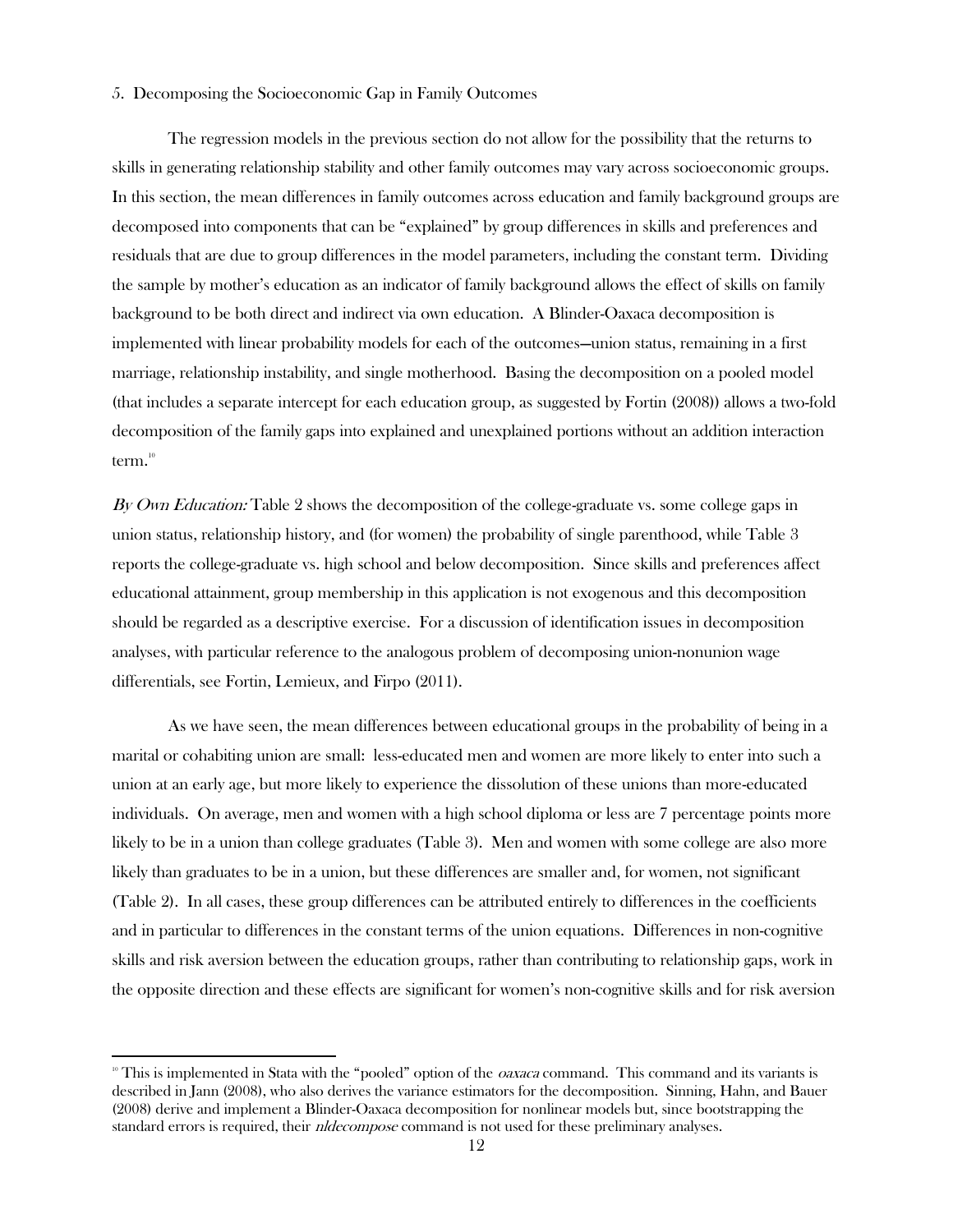in the college/some college comparison. On average, the non-cognitive skills of the more educated women predict a higher union rate, rather than the lower rate that we observe.

For the other three outcomes, the differences between education groups are substantial and significant. Conditional on having ever married, college graduate men and women are close to 20 percent points more likely than the less-educated to still be in a first marriage as of Wave IV. For women, differences across groups in skills and preference make no significant contribution to that gap, and 95 percent is "explained" by differences in coefficients. In both cases, differences in the constant term more than explain the group differences in first marriage persistence. Results are slightly different for men; differences in cognitive and non-cognitive skills and risk aversion across education groups add up to a small significant contribution of about 14 percent of the high-medium education gap and an (insignificant) 9 percent of the high-low gap in first marriage persistence.

The education gaps in our measure of relationship instability are also substantial: men in the lowest educational group are 17 percentage points more likely to have experienced three or more marital or cohabiting unions by Wave IV, and women with a high-school diploma or less are 15 percentage points more likely to have had three relationships than female college graduates. Once again, differences in the constant term are equal to or greater than the mean differences between groups, and the proportion of the gap attributable to coefficient differences exceeds 90 percent in each case. There is a significant impact of non-cognitive skill levels only in the female college-high school comparison, and it is small.

The decomposition of the substantial education gaps in the probability of being a single mother in Wave IV yields very similar results. Differences in non-cognitive skill levels are significant contributors to this gap, but characteristics can account for only about 8 percent of the mean group differences in both the high-medium and high-low comparisons.

Alternative specifications of the model demonstrate that these results are robust. Allowing for nonlinearities in the effects of non-cognitive skills by including dummy variables for values greater than or less than one standard deviation from the mean for each trait increases the explanatory power of characteristics only slightly. Using Wave I measures of personality and cognitive ability reduces the fraction of the gaps attributable to differences in characteristics. In the case of Wave I personality, these measures are both makeshift and partial indicators of non-cognitive skills, though they are also less likely to be endogenous with respect to young adult outcomes. Decompositions of the socioeconomic gaps in other family outcomes, such as having experienced a divorce or separation, having a history 2 or more cohabiting or marital relationships, and being a lone (non-cohabiting) mother, yield very similar patterns of results.

Differences across education groups in cognitive and non-cognitive skills fail to account for a substantive fraction of gaps in family outcomes between college-educated and other men and women and in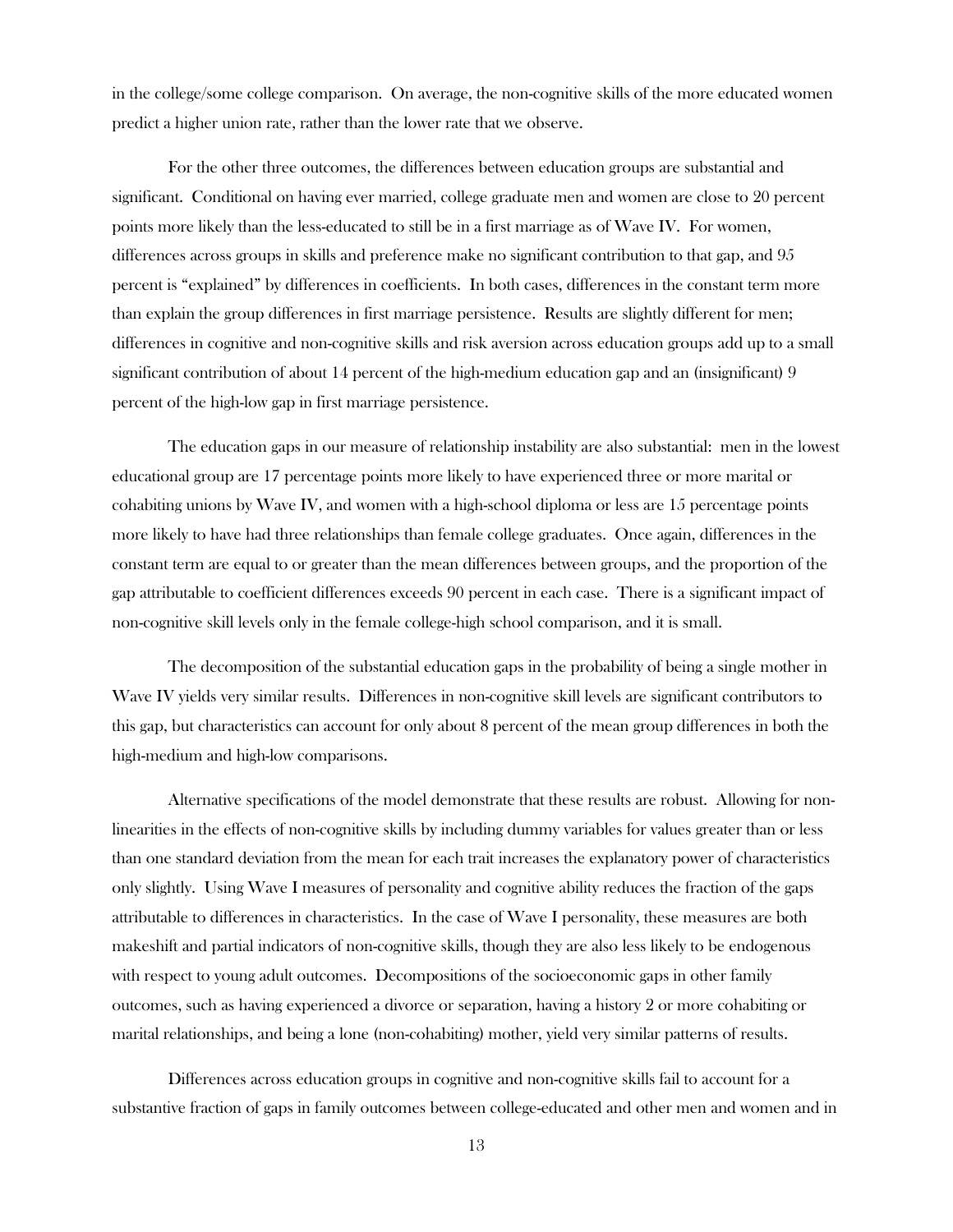most cases they make no significant contribution. Overall, these results provide little support for the hypothesis that non-cognitive skills play an important role in explaining socioeconomic differences in important family outcomes. In each of these decompositions, almost all of the action is in the constant terms—education itself, rather than skills and preferences that are correlated with education appears to be the source of differences in the stability of relationships and in single motherhood.

By Family Background: Both cognitive and non-cognitive skills have substantial effects on educational attainment in the Add Health sample (Lundberg, 2013ab), and so it is possible that these skills are important drivers of family status through this channel. By redefining groups on the basis of the mother's educational attainment and estimating decomposition models that are both conditional and unconditional on own education, we can investigate how skills and own education mediate the relationship between family background and family outcomes. Since the gaps in union status by maternal education are extremely small, this outcome is not included in this analysis.

Table 4a and 4b report the decompositions of family outcomes across family background groups for women and Table 5a and 5b do the same for men. The average education level of mothers is lower than that of the Add Health respondents, and so the education groups are adjusted to some college or more, high school, and less than high school to maintain adequate sample sizes. The first column in each table decomposes the differences in educational attainment (in years completed) across family background groups. Then two variants of each family outcome model are estimated: one includes just skills and risk aversion as explanatory variables, and the other includes own educational attainment as well.

The disparity in educational attainment between the high and medium mother's education groups is about 1.4 years for both men and women, and the gap between the high and low mother's education groups is 2.8 years for women and 2.6 years for men. Between 19 and 27 percent of these gaps can be explained by disparities in non-cognitive skills and cognitive ability across these groups, with the impact of non-cognitive skills somewhat larger in each case. This provides a sharp contrast with the previous analysis, in which individual traits appeared to be relatively unimportant in explaining family outcome discrepancies across own education groups.

Individual characteristics also play an important role in explaining differences in family outcomes by family background. In the models that do not include education, the fraction of the gap explained by characteristics varies between 18 and 43 percent, with most in the 20 to 25 percent range. The one exception is the high-low gap in the persistence of first marriage for men, in which differences in characteristics (and particularly cognitive ability) more than explain the group difference. The roles of noncognitive skills in explaining gaps in first marriage and relationship instability are very different for men and women. For men, non-cognitive skill gaps make no significant contribution to the explanation of family outcome gaps, though cognitive ability does matter.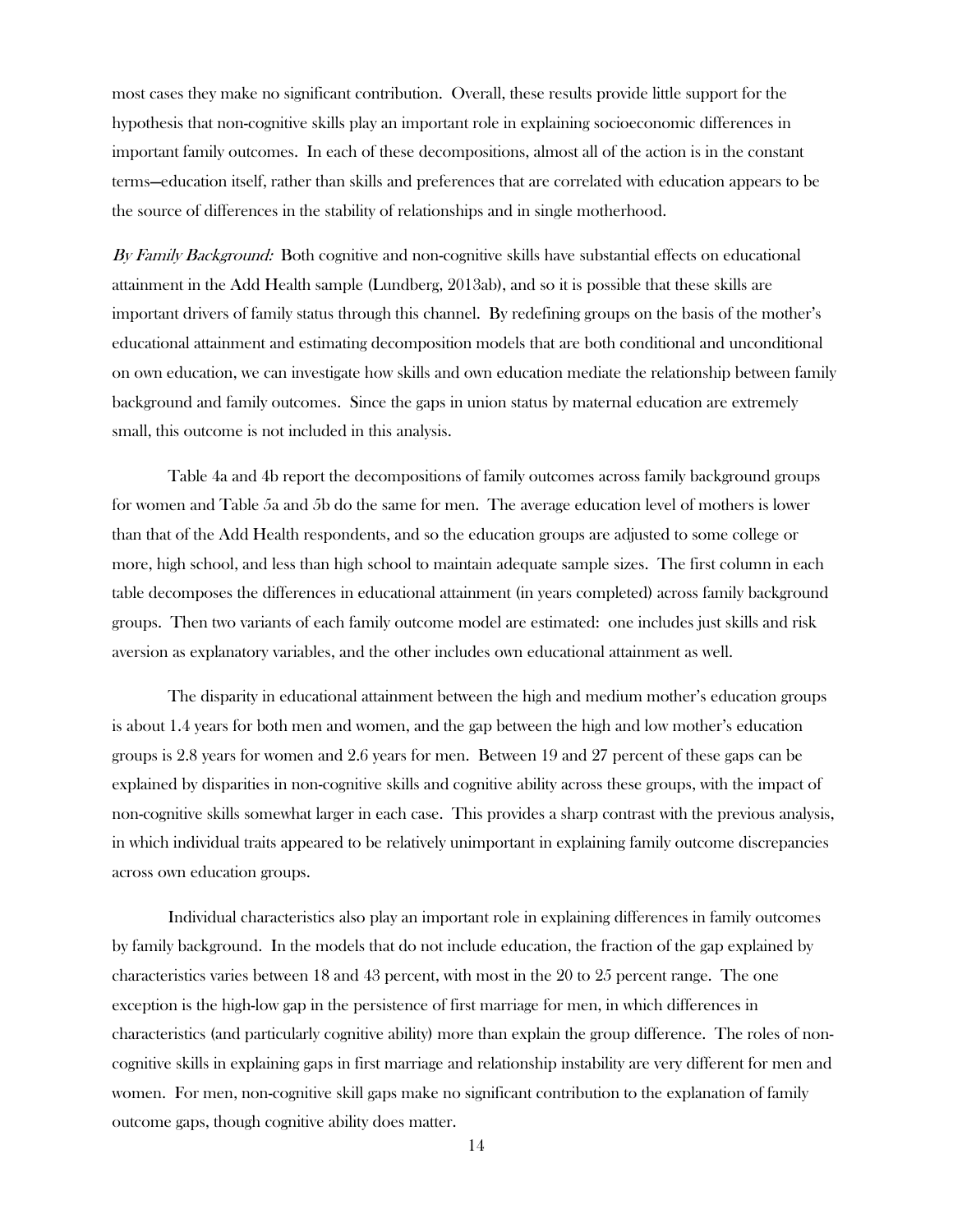When own educational attainment is included in the model, however, it becomes clear that the increased significance of cognitive and non-cognitive skills in the prediction of family outcomes across family background groups is an indirect effect through their impact on education. Education increases the "explained" proportion of the gap to at least 60 percent while nearly eliminating the independent contribution of skills. The two exceptions are the gap between the two higher family background groups for women, where non-cognitive skills remain important factors explaining mean differences (due primarily to the impact of differences in optimism and emotional stability), and the impact of cognitive ability on first marriage for men.

The pattern is similar for single motherhood. Differences in characteristics explain about 25 percent of the gap unconditional on education, but more than 80 percent when education is included in the model. The impact of non-cognitive skill levels is reduced substantially (from about 20 percent to 10-12 percent) by the addition of educational attainment in the decomposition but remains significant. The principal contributor to the skill component of the family background gap in single motherhood is differences in optimism.

The relative unimportance of non-cognitive skills in explaining socioeconomic gaps in important family outcomes such as marital stability and single motherhood is made even more surprising by the possibility that traits measured in adulthood may have been influenced by the relationship history of the individual. There is considerable evidence that Big 5 personality traits are remarkably stable over the adult lifecycle,<sup>11</sup> but some malleability in adolescence cannot be ruled out, and the stability of other measures included here, such as optimism, are relatively unexplored. When the decomposition analyses are repeated using only Wave I measures of non-cognitive and cognitive skills, the pattern of results is very similar. Early measures of non-cognitive traits have some modest explanatory power in models of family outcomes that do not include education, but this disappears when education is included.

 $\overline{\phantom{a}}$ 

 $^{11}$  A survey of this literature is included in Lundberg (2013b).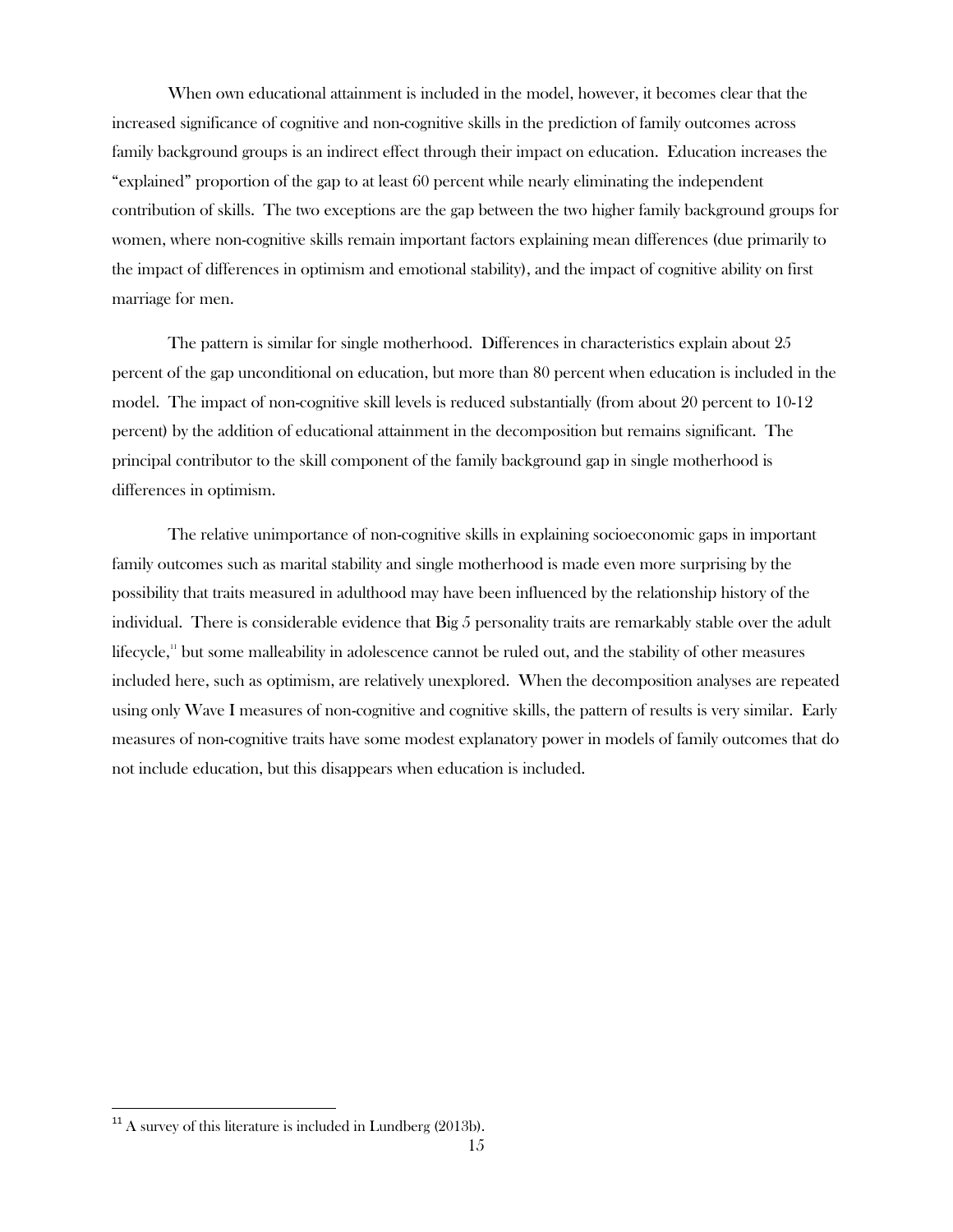#### 6. Conclusions

Federal programs that attempt to foster relationship skills among the poor are responding to concerns that falling marriage rates and rising non-marital childbearing in low-income communities may be exacerbated by a deficit in non-cognitive abilities such as self-control and communications skills. A growing literature in economics and psychology that documents the importance of non-cognitive skills and personality traits for a broad set of economic and social outcomes also motivates this investigation of the sources of socioeconomic gaps in family history and family status for a recent cohort of young adults. The findings from the Add Health data show that even though individual non-cognitive traits, such as personality, locus of control, and optimism are correlated with family outcomes such as relationship instability and single motherhood, differences in these traits across education and family background groups fail to explain any portion of most of these gaps. The major exception is single motherhood, for which a small fraction of the differences across education groups can be attributed to differences in emotional stability and optimism.

Instead, much of the correlation between non-cognitive skills and family outcomes arises because these skills are strong predictors of educational attainment. Education itself appears to be playing a central role in socioeconomic differences in family behavior—the results here are consistent with the conclusion that economic advantages have a causal impact on family stability.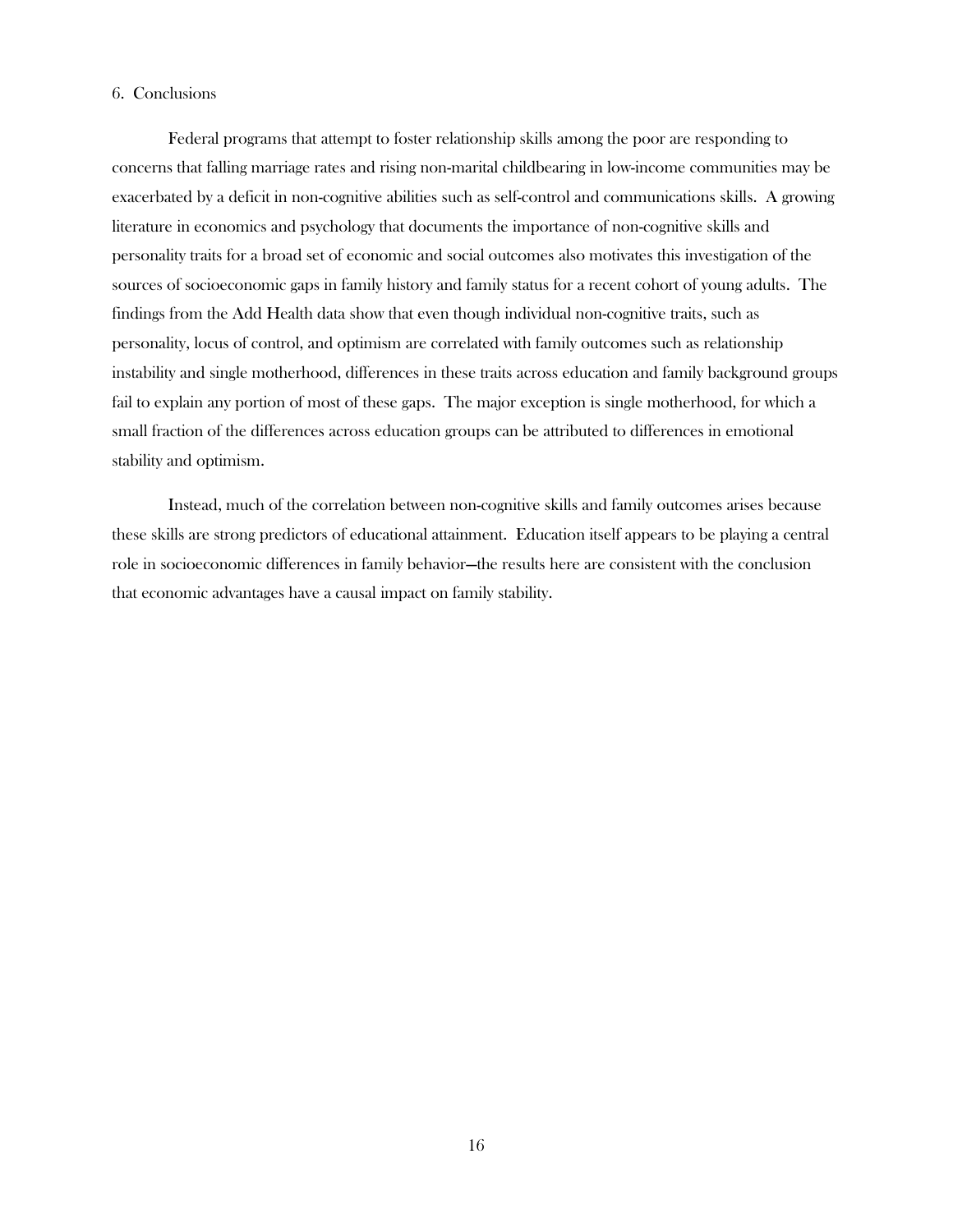### References

Almlund, Mathilde, Angela Lee Duckworth, James J. Heckman, and Tim D. Kautz. 2011. Personality Psychology and Economics. In Handbook of the Economics of Education, Volume 4, ed. Eric A. Hanushek, Stephen Machin and Ludger Woessmann, 1-182. Amsterdam, North Holland: Elsevier Science.

American Psychological Association. 2007. APA Dictionary of Psychology. Washington, DC: American Psychological Association.

Becker, Anke, Thomas Deckers, Thomas Dohmen, Armin Falk, and Fabian Kosse. 2012. The Relationship Between Economic Preferences and Psychological Personality Measures. Annual Review of

Blazys, Giedrius. 2009. Personality, Intelligence, and Marital Outcomes. Working Paper, University of Washington, 2009.

Carlson, Marcia, Sara McLanahan, Paula England, and Barbara Devaney. 2005. "What we know about unmarried parents: Implications for building strong families programs." Washington DC: Mathematica Policy Research, Inc.

Cherlin, Andrew. 2009. The Marriage-Go-Round: The State of Marriage and the Family in America Today. New York: Alfred A. Knopf.

Chetty, Raj, Nathaniel Hendren, Patrick Kline, and Emmanuel Saez. Where is the Land of Opportunity? The Geography of Intergenerational Mobility in the United States. No. w19843. National Bureau of Economic Research, 2014.

Chua, Amy, and Jed Rubenfeld. The Triple Package: How Three Unlikely Traits Explain the Rise and Fall of Cultural Groups in America. Penguin, 2014.

Cobb-Clark, Deborah A., and Michelle Tan. 2011. "Noncognitive skills, occupational attainment, and relative wages." Labour Economics 18, no. 1: 1-13.

Conti, Gabriella, and James J. Heckman. 2010. "Understanding the Early Origins of the Education–Health Gradient A Framework That Can Also Be Applied to Analyze Gene–Environment Interactions." Perspectives on Psychological Science 5, no. 5: 585-605.

Copen, Casey E., Kimberly Daniels, Jonathan Vespa, and William D. Mosher. 2012. "First Marriages in the United States: Data from the 2006-2010 National Survey of Family Growth," National Health Statistics Reports 49: 1-22.

Costa, P.T. and McCrae, R.R. 1992. NEO PI-R Professional Manual. Odessa FL: Psychological Assessment Resources.

Cunha, Flavio, James J. Heckman, Lance Lochner, and Dimitriy V. Masterov. 2006."Interpreting the evidence on life cycle skill formation." *Handbook of the Economics of Education* 1:697-812.

Dohmen, Thomas, Armin Falk, David Huffman, Uwe Sunde, Jürgen Schupp, and Gert G. Wagner. 2011. Individual Risk Attitudes: Measurment, Determinants, and Behavioral Consequences. Journal of the European Economic Association 9, no. 3: 522-550.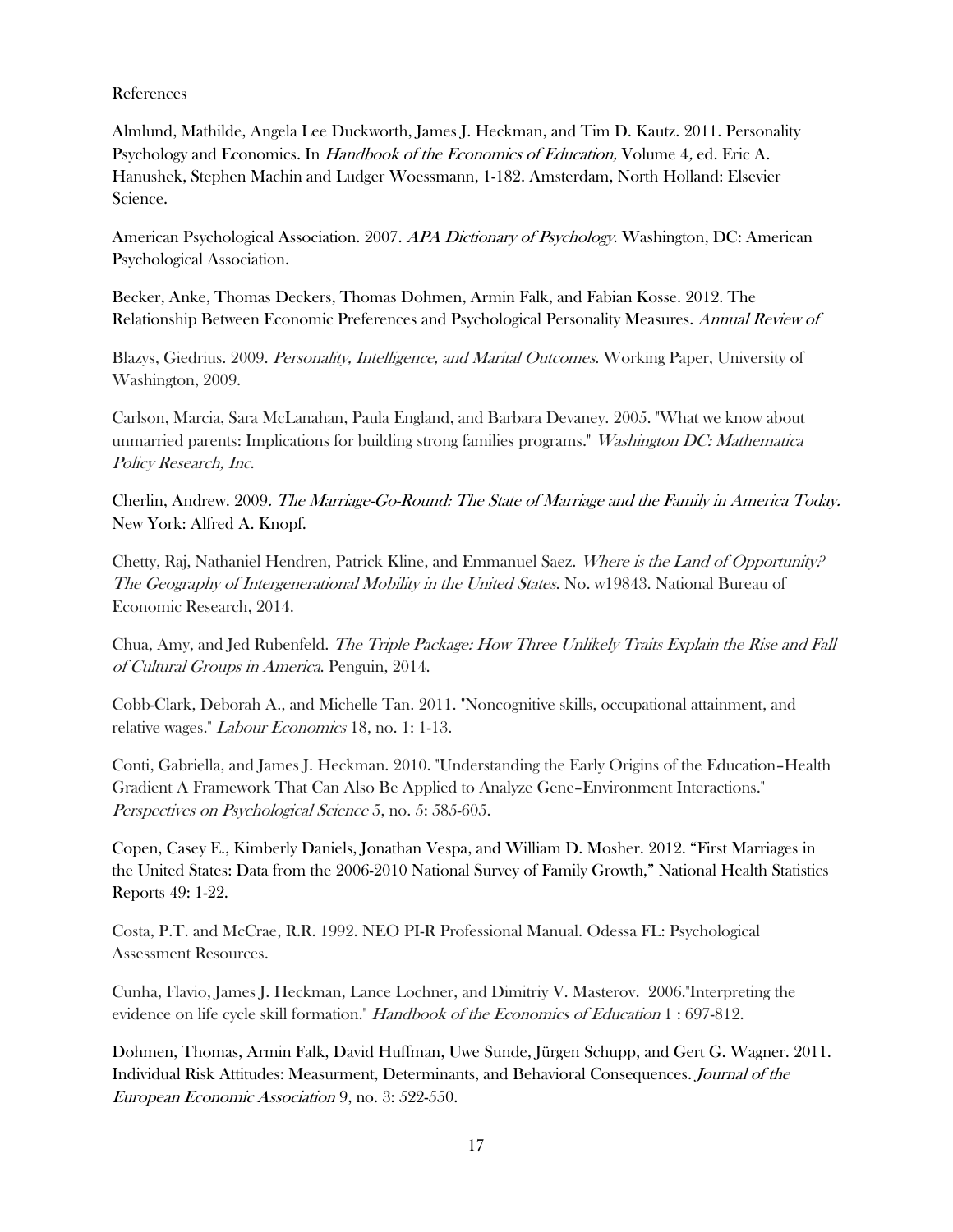Duncan, Greg J. and Katherine Magnuson. 2011. The Nature and Impact of Early Achievement Skills, Attention Skills, and Behavior Problems. In Whither Opportunity? Rising Inequality, Schools, and Children's Life Chances, ed. Greg .J. Duncan and Richard J. Murnane, 47-70. New York: Russell Sage Foundation.

Fortin, Nicole M. 2008. "The Gender Wage Gap among Young Adults in the United States The Importance of Money versus People." Journal of Human Resources, 43, no. 4: 884-918.

Fortin, Nicole, Thomas Lemieux, and Sergio Firpo. 2011. "Decomposition methods in economics." Handbook of labor economics 4: 1-102.

Goldberg, Lewis R. 1981. Language and Individual Differences: The Search for Universals in Personality Lexicons. In *Review of Personality and Social Psychology*, Vol. 2, ed. Ladd Wheeler, 141-165. Beverly Hills, CA: Sage.

Gottman, John M. 1994. What Predicts Divorce? The Relationship Between Marital Process and Marital Outcomes. Hillsdale, NJ: Lawrence Erlbaum.

Heckman, James J. 2000. "Policies to foster human capital." Research in economics 54, no. 1: 3-56.

Heckman, James J., Jora Stixrud, and Sergio Urzua. 2006. The Effects of Cognitive and Noncognitive Abilities on Labor Market Outcomes and Social Behavior. Journal of Labor Economics 24, no. 3: 411-82.

Isen, Adam, and Betsey Stevenson. 2011. "Women's Education and Family Behavior: Trends in Marriage, Divorce, and Fertility," in John B. Shoven, ed. *Demography and the Economy*. Chicago: University of Chicago Press, 107-140.

Jann, Ben. "The Blinder-Oaxaca decomposition for linear regression models."The Stata Journal 8, no. 4 (2008): 453-479.

Kambourov, G., A. Siow and L. Turner. 2013. Relationship Skill in the Labor and Marriage Markets.

Lahey, Benjamin B. "Public health significance of neuroticism." American Psychologist 64, no. 4 (2009): 241.

Lundberg, Shelly. 2012. Personality and Marital Surplus. IZA Journal of Labor Economics 1, no. 3.

Lundberg, Shelly. 2013a. The College Type: Personality and Educational Inequality. Journal of Labor Economics 31, no. 3: 421-441.

Lundberg, Shelly. 2013b. Educational Inequality and the Returns to Skills. IZA WP 7595.

Lundberg, Shelly, and Robert A. Pollak. 2007. "American Family and Family Economics," Journal of Economic Perspectives 21(2): 3-26.

Lundberg, Shelly and Robert A. Pollak. 2014. "The Uneven Retreat from Marriage in the U.S., 1950- 2010," forthcoming in *Human Capital and History: The American Record*, eds. Leah P. Boustan, Carola Frydman, and Robert A. Margo.

McLanahan, Sara. 2004. "Diverging Destinies: How Children Are Faring Under the Second Demographic Transition," Demography 41(4): 607-627.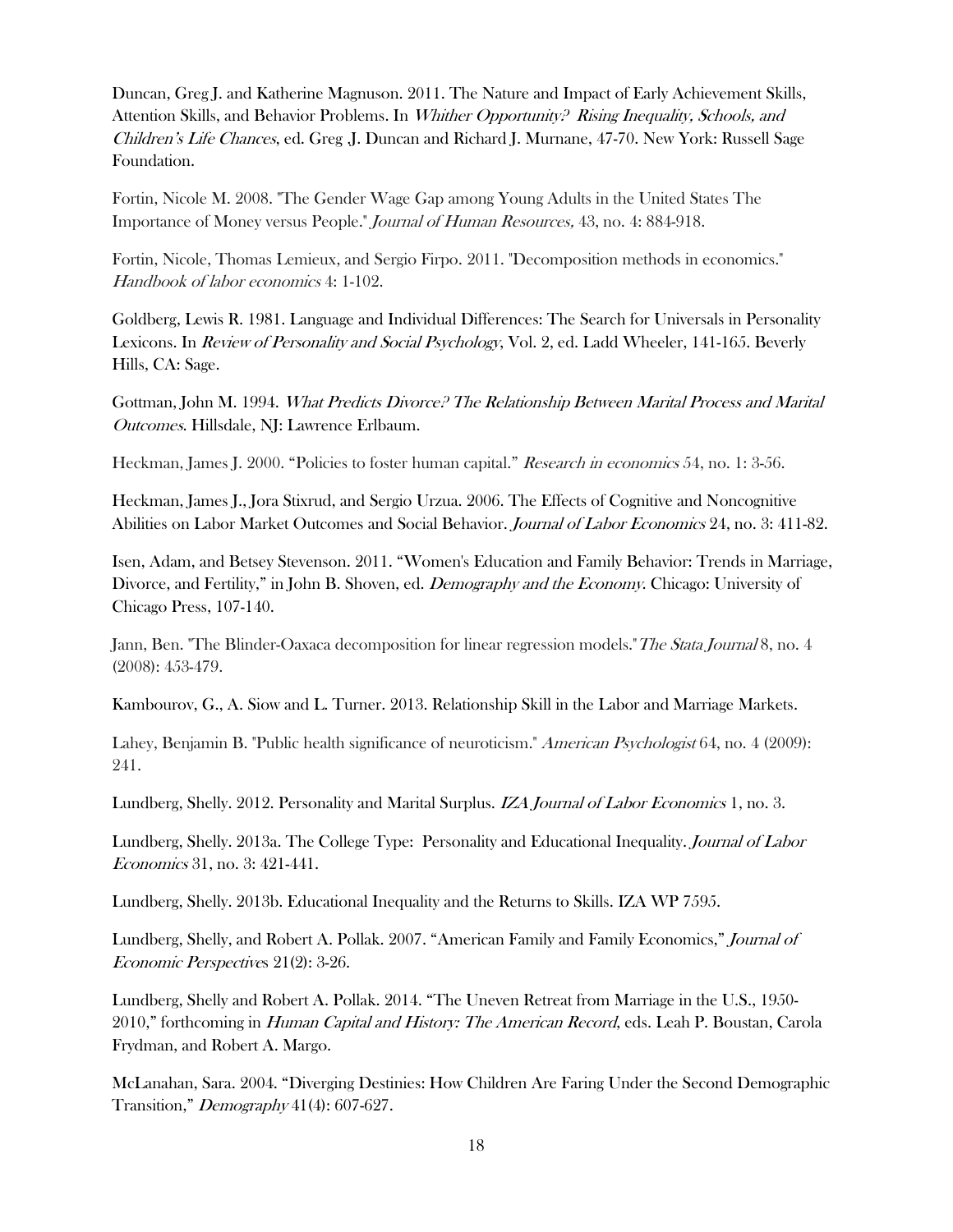Miller, Joshua D., Donald R. Lyman, Thomas A. Widiger, and Carl Leukefeld. 2001. "Personality disorders as extreme variants of common personality dimensions: Can the Five factor model adequately represent psychopathy?." Journal of personality 69, no. 2: 253-276.

Plotnick, Robert D. 1992. "The effects of attitudes on teenage premarital pregnancy and its resolution." American Sociological Review: 800-811.

Roberts, Brent W. 2009. Back to the Future: Personality and Assessment and Personality Development. Journal of Research in Personality 43, no. 2: 137-45.

Roberts, Brent W.; Caspi, Avshalom; Moffitt, Terrie E. 2003. Work experiences and personality development in young adulthood. *Journal of Personality and Social Psychology* 84, no. 3: 582-593.

Roberts, Brent W., Nathan R. Kuncel, Rebecca Shiner, Avshalom Caspi, and Lewis R. Goldberg. 2007. The Power of Personality: The Comparative Validity of Personality Traits, Socioeconomic Status, and Cognitive Ability for Predicting Important Life Outcomes. Perspectives on Psychological Science 2, no. 4: 313-45.

Rustichini, Aldo, Colin G. DeYoung, Jon Anderson, and Stephen V. Burks. 2012. Toward the Integration of Personality Theory and Decision Theory in the Explanation of Economic and Health Behavior. Discussion paper no. 6750, Institute for the Study of Labor.

Sinning, Mathias, Markus Hahn, and Thomas K. Bauer. 2008. "The Blinder-Oaxaca decomposition for nonlinear regression models." The Stata Journal 8, no. 4: 480-492.

Stevenson, Betsey, and Justin Wolfers. 2007. "Marriage and Divorce: Changes and their Driving Forces," Journal of Economic Perspectives 21(2): 27-52.

Wood, Robert G., Sheena McConnell, Quinn Moore, Andrew Clarkwest, and JoAnn Hsueh. 2012. "The effects of building strong families: A healthy marriage and relationship skills education program for unmarried parents." Journal of Policy Analysis and Management 31, no. 2: 228-252.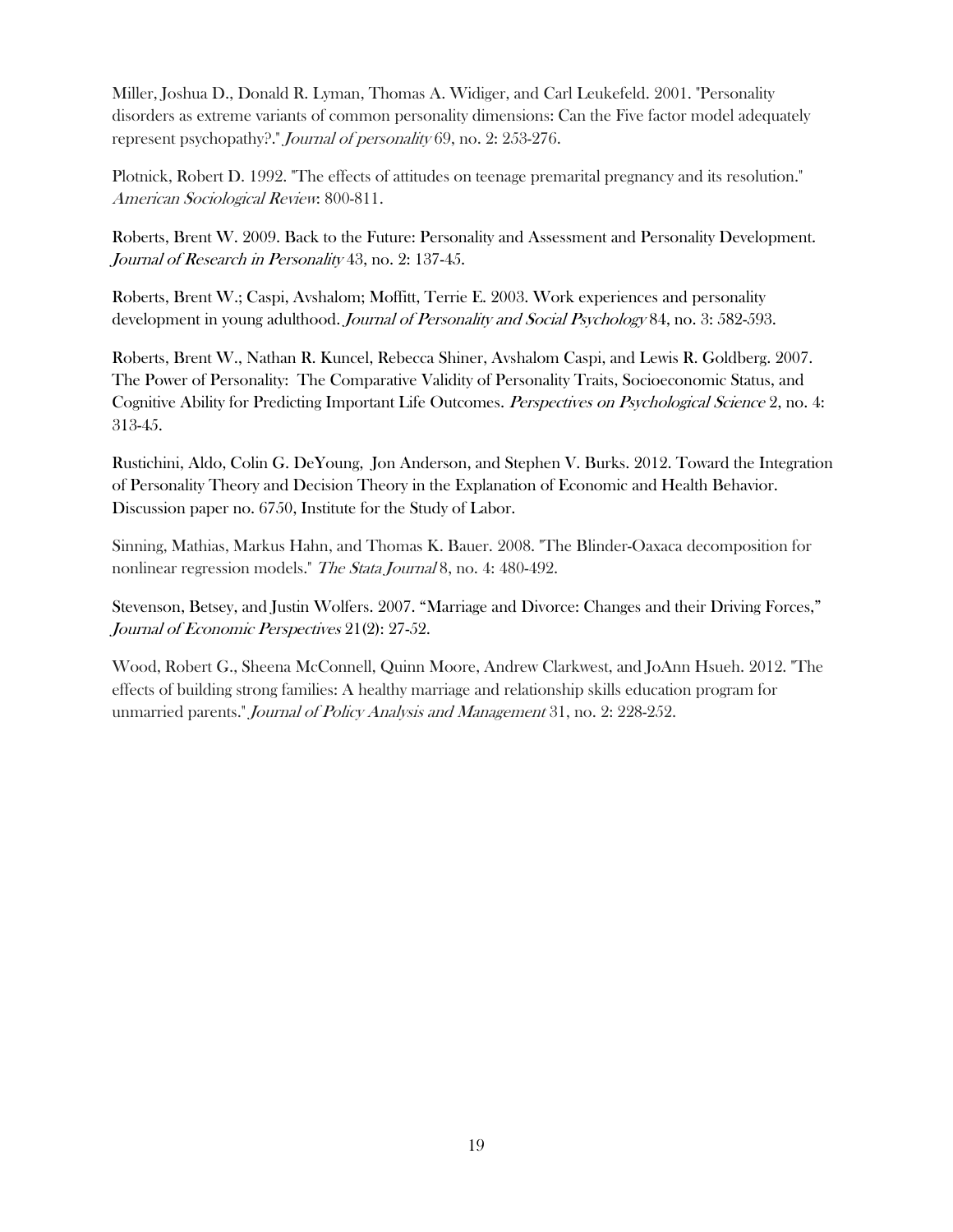|                            |           |          |          |          |          |                   |                    |                    | $3^{+}$            |         |           | Single   |
|----------------------------|-----------|----------|----------|----------|----------|-------------------|--------------------|--------------------|--------------------|---------|-----------|----------|
|                            |           |          | Union    | First    | First    | First<br>Marriage | $3+$               | $3+$               | Relation-          | Single  | Single    | Mom      |
|                            | Union     | Union    | Wave I   | Marriage | Marriage | Wave I            | Relation-<br>ships | Relation-<br>ships | ships              | Mom     | Mom       | Wave I   |
|                            |           |          | measures |          |          | measures          |                    |                    | Wave I<br>measures |         |           | measures |
|                            |           |          |          |          |          |                   |                    |                    |                    |         |           |          |
| Some College               | $-0.05$   | $-0.05$  | $-0.05$  | 0.01     | 0.01     | $-0.001$          | $-0.03$            | $-0.02$            | $-0.03$            | $-0.07$ | $-0.06$   | $-0.02$  |
|                            | (0.024)   | (0.024)  | (0.028)  | (0.029)  | (0.030)  | (0.035)           | (0.021)            | (0.022)            | (0.024)            | (0.023) | (0.024)   | (0.027)  |
| College Graduate           | $-0.07$ . | $-0.09$  | $-0.10$  | 0.20     | 0.19     | 0.19              | $-0.15$            | $-0.13$            | $-0.13$            | $-0.24$ | $-0.22$   | $-0.17$  |
|                            | (0.023)   | (0.025)  | (0.029)  | (0.025)  | (0.028)  | (0.032)           | (0.018)            | (0.019)            | (0.022)            | (0.019) | (0.020)   | (0.023)  |
| <b>Openness</b>            |           | $-0.02$  |          |          | $-0.01$  |                   |                    | 0.02               |                    |         | 0.00      |          |
|                            |           | (0.010)  |          |          | (0.012)  |                   |                    | (0.007)            |                    |         | (0.008)   |          |
| Conscientiousness          |           | 0.02     | 0.031    |          | $-0.01$  | 0.01              |                    | $-0.00$            | $-0.02$            |         | 0.00      | $-0.02$  |
|                            |           | (0.010)  | (0.012)  |          | (0.011)  | (0.013)           |                    | (0.007)            | (0.008)            |         | (0.007)   | (0.009)  |
| Extraversion               |           | $-0.01$  | 0.021    |          | $-0.01$  | 0.03              |                    | 0.01               | $-0.02$            |         | 0.02      | $-0.01$  |
|                            |           | (0.010)  | (0.012)  |          | (0.011)  | (0.014)           |                    | (0.007)            | (0.009)            |         | (0.008)   | (0.009)  |
| Agreeableness              |           | 0.00     |          |          | 0.01     |                   |                    | $-0.02$            |                    |         | $-0.02$   |          |
|                            |           | (0.012)  |          |          | (0.014)  |                   |                    | (0.009)            |                    |         | (0.009)   |          |
| <b>Emotional Stability</b> |           | 0.00     | 0.020    |          | 0.01     | 0.01              |                    | $-0.02$            | $-0.000$           |         | $-0.01$   | 0.003    |
|                            |           | (0.015)  | (0.013)  |          | (0.017)  | (0.014)           |                    | (0.011)            | (0.009)            |         | (0.012)   | (0.010)  |
| Locus of Control           |           | 0.03     |          |          | 0.01     |                   |                    | 0.02               |                    |         | 0.00      |          |
|                            |           | (0.013)  |          |          | (0.016)  |                   |                    | (0.010)            |                    |         | (0.011)   |          |
| Anxiety                    |           | $-0.01$  |          |          | 0.01     |                   |                    | 0.00               |                    |         | $-0.01$   |          |
|                            |           | (0.013)  |          |          | (0.014)  |                   |                    | (0.009)            |                    |         | (0.010)   |          |
| Optimism                   |           | 0.03     |          |          | 0.02     |                   |                    | $-0.03$            |                    |         | $-0.03$ . |          |
|                            |           | (0.013)  |          |          | (0.015)  |                   |                    | (0.010)            |                    |         | (0.010)   |          |
| Anger/Hostility            |           | 0.01     |          |          | $-0.001$ |                   |                    | $-0.01$            |                    |         | 0.02      |          |
|                            |           | (0.014)  |          |          | (0.016)  |                   |                    | (0.010)            |                    |         | (0.011)   |          |
| <b>Risk Aversion</b>       |           | $0.03$ . |          |          | 0.03     |                   |                    | $-0.02$ .          |                    |         | $-0.00$   |          |
|                            |           | (0.010)  |          |          | (0.012)  |                   |                    | (0.008)            |                    |         | (0.008)   |          |
| <b>Cognitive Ability</b>   |           | $-0.01$  | $-0.001$ |          | $-0.01$  | $-0.002$          |                    | $-0.002$           | 0.001              |         | 0.01      | $-0.001$ |
|                            |           | (0.011)  | (0.001)  |          | (0.012)  | (0.001)           |                    | (0.008)            | (0.001)            |         | (0.008)   | (0.001)  |
| Observations               | 3831      | 3831     | 2751     | 2344     | 2344     | 1722              | 3831               | 3831               | 2751               | 3831    | 3831      | 2751     |
| Adjusted $R^e$             | 0.003     | 0.015    | 0.019    | 0.049    | 0.054    | 0.058             | 0.038              | 0.053              | 0.036              | 0.078   | 0.087     | 0.056    |

Table 1a: Effects of Education and Skills on Women's Family Status, Linear Probability Model

Note: Standard errors in parentheses. \*\*\* p<0.01, \*\* p<0.05, \* p<0.1

Sample is white, non-Hispanic men in Wave IV.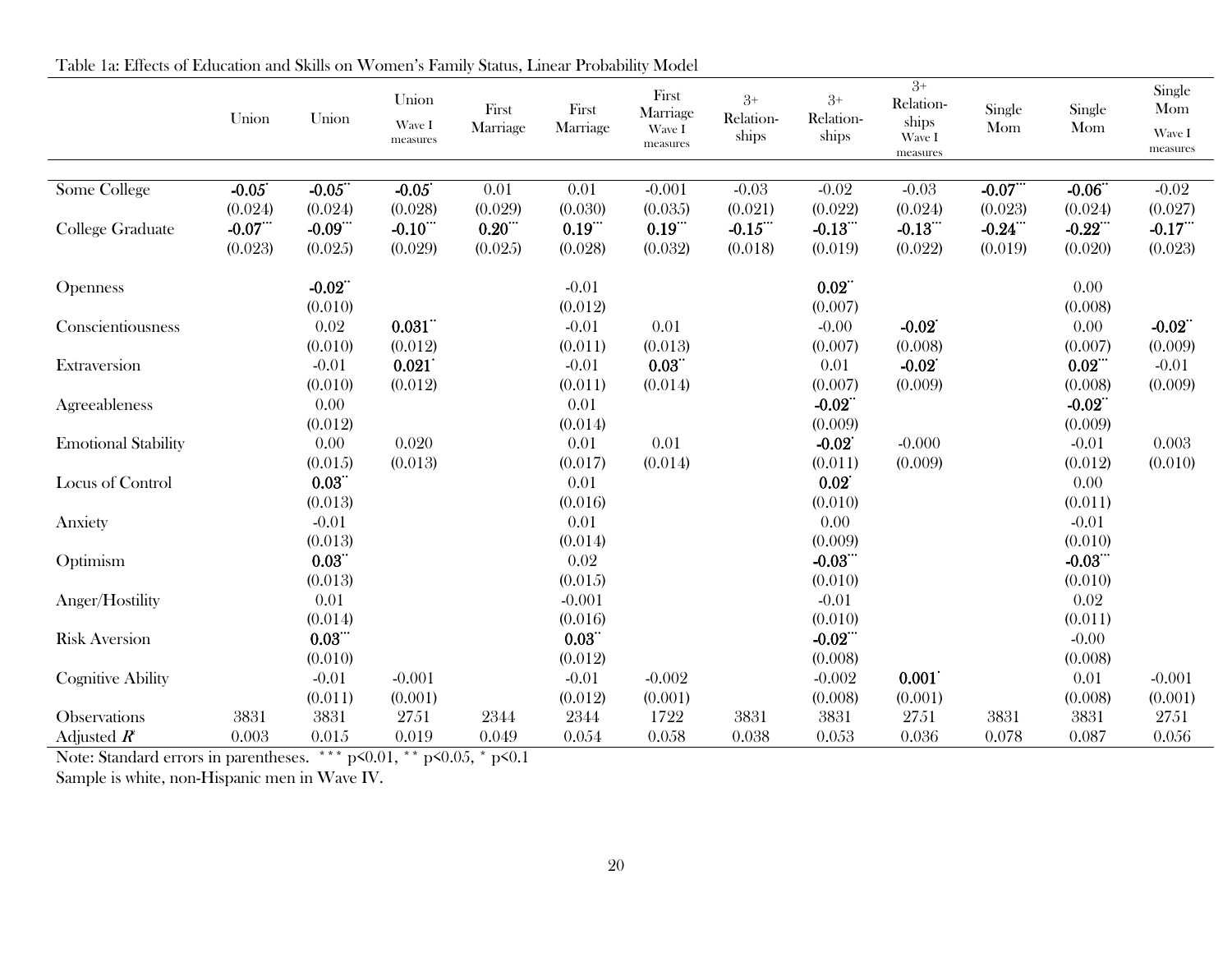|                            | Union   | Union    | Union<br>Wave I<br>measures | First<br>Marriage   | First<br>Marriage | First<br>Marriage<br>Wave I<br>measures | $3+$<br>Relation-<br>ships | $3+$<br>Relation-<br>ships | $\overline{3+}$<br>Relation-<br>ships<br>Wave I<br>measures |
|----------------------------|---------|----------|-----------------------------|---------------------|-------------------|-----------------------------------------|----------------------------|----------------------------|-------------------------------------------------------------|
| Some College               | $-0.02$ | $-0.02$  | $-0.01$                     | $-0.004$            | $-0.02$           | $-0.03$                                 | $-0.07$                    | $-0.07$ .                  | $-0.07$ .                                                   |
|                            | (0.025) | (0.026)  | (0.032)                     | (0.031)             | (0.032)           | (0.040)                                 | (0.019)                    | (0.020)                    | (0.024)                                                     |
|                            | $-0.07$ | $-0.08$  | $-0.07$                     | $0.18$ <sup>"</sup> | $0.14$ .          | 0.17                                    | $-0.17$                    | $-0.17$                    | $-0.17$ <sup>"</sup>                                        |
| College Graduate           | (0.026) | (0.028)  | (0.035)                     | (0.026)             | (0.029)           | (0.035)                                 | (0.016)                    | (0.018)                    | (0.022)                                                     |
| Openness                   |         | $-0.06$  |                             |                     | $-0.01$           |                                         |                            | $0.02$ .                   |                                                             |
|                            |         | (0.011)  |                             |                     | (0.013)           |                                         |                            | (0.007)                    |                                                             |
| Conscientiousness          |         | $-0.01$  | 0.01                        |                     | $-0.03$           | $-0.02$                                 |                            | $-0.00$                    | 0.01                                                        |
|                            |         | (0.011)  | (0.013)                     |                     | (0.013)           | (0.017)                                 |                            | (0.008)                    | (0.010)                                                     |
| Extraversion               |         | 0.02     | 0.01                        |                     | $-0.01$           | $0.05$ .                                |                            | 0.01                       | $-0.02$                                                     |
|                            |         | (0.012)  | (0.014)                     |                     | (0.014)           | (0.017)                                 |                            | (0.008)                    | (0.010)                                                     |
| Agreeableness              |         | $-0.03$  |                             |                     | 0.03              |                                         |                            | $-0.00$                    |                                                             |
|                            |         | (0.012)  |                             |                     | (0.015)           |                                         |                            | (0.009)                    |                                                             |
| <b>Emotional Stability</b> |         | 0.00     | 0.002                       |                     | 0.02              | 0.01                                    |                            | $-0.04$ <sup>"</sup>       | $-0.01$                                                     |
|                            |         | (0.018)  | (0.015)                     |                     | (0.022)           | (0.019)                                 |                            | (0.013)                    | (0.011)                                                     |
| Locus of Control           |         | 0.04     |                             |                     | 0.01              |                                         |                            | 0.01                       |                                                             |
|                            |         | (0.014)  |                             |                     | (0.016)           |                                         |                            | (0.009)                    |                                                             |
| Anxiety                    |         | $-0.02$  |                             |                     | $-0.002$          |                                         |                            | $-0.01$                    |                                                             |
|                            |         | (0.014)  |                             |                     | (0.017)           |                                         |                            | (0.009)                    |                                                             |
| Optimism                   |         | $0.04$ . |                             |                     | 0.02              |                                         |                            | $-0.01$                    |                                                             |
|                            |         | (0.013)  |                             |                     | (0.017)           |                                         |                            | (0.010)                    |                                                             |
| Anger/Hostility            |         | 0.04     |                             |                     | 0.02              |                                         |                            | $-0.01$                    |                                                             |
|                            |         | (0.015)  |                             |                     | (0.017)           |                                         |                            | (0.010)                    |                                                             |
| <b>Risk Aversion</b>       |         | $0.04$ . |                             |                     | $0.04$ .          |                                         |                            | $-0.02$                    |                                                             |
|                            |         | (0.011)  |                             |                     | (0.013)           |                                         |                            | (0.008)                    |                                                             |
| <b>Cognitive Ability</b>   |         | 0.02     | $-0.002$                    |                     | 0.03              | $-0.001$                                |                            | $-0.00$                    | $0.002$ "                                                   |
|                            |         | (0.012)  | (0.001)                     |                     | (0.014)           | (0.001)                                 |                            | (0.007)                    | (0.001)                                                     |
| <b>Observations</b>        | 3483    | 3483     | 2370                        | 1773                | 1773              | 1228                                    | 3483                       | 3483                       | 2370                                                        |
| Adjusted $R^2$             | 0.003   | 0.038    | 0.006                       | 0.037               | 0.051             | 0.066                                   | 0.042                      | 0.056                      | 0.046                                                       |

Table 1b: Effects of Education and Skills on Men's Family Status, Linear Probability Model

Note: Standard errors in parentheses. \*\*\* p<0.01, \*\* p<0.05, \* p<0.1

Sample is white, non-Hispanic men in Wave IV.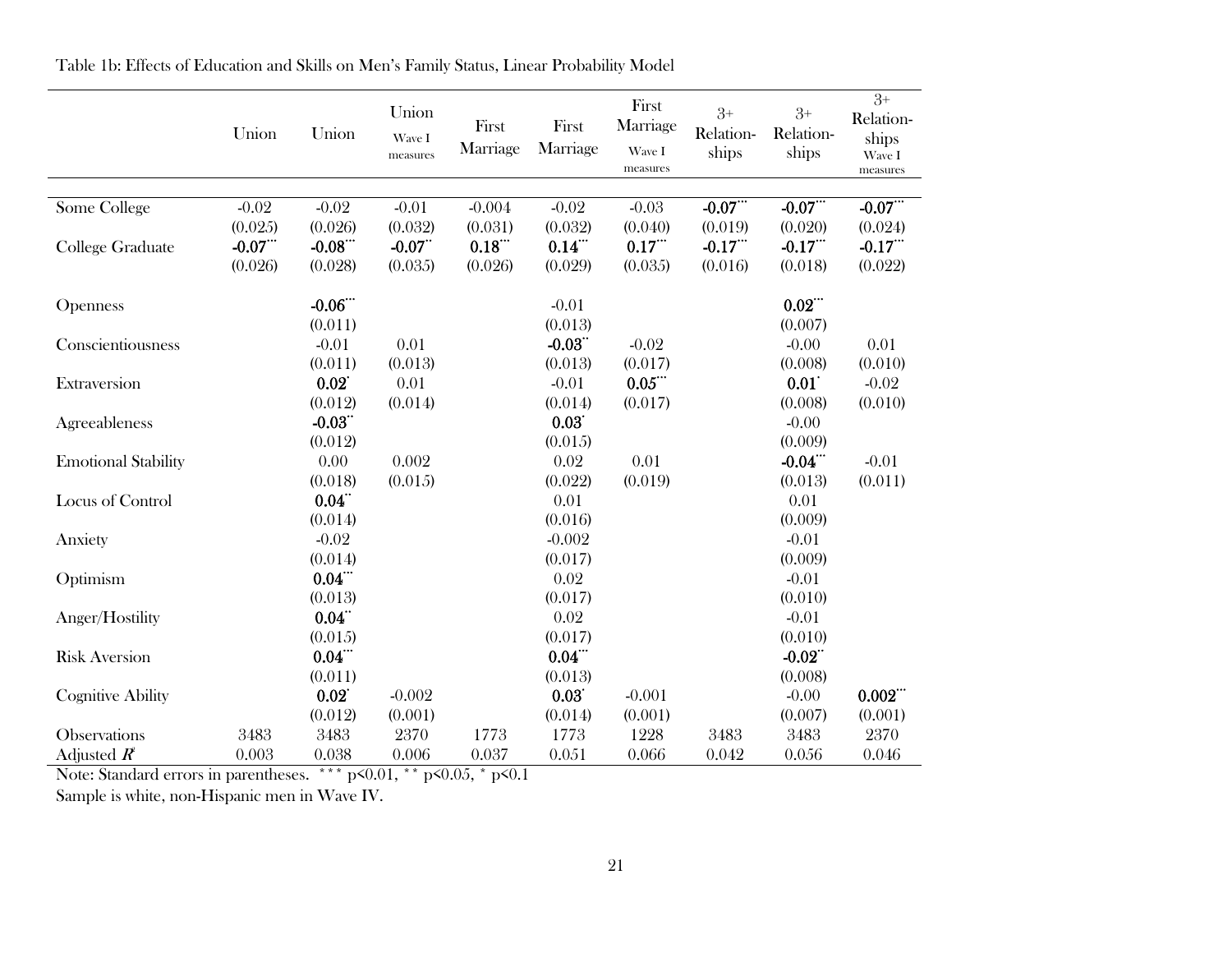|                                |            | Women       |               |               |             | Men         |               |  |  |
|--------------------------------|------------|-------------|---------------|---------------|-------------|-------------|---------------|--|--|
|                                |            | First       | $3+$          |               |             | First       | $3+$          |  |  |
|                                | Union      | Marriage    | Relationships | Single Mom    | Union       | Marriage    | Relationships |  |  |
| Means by Own Education         |            |             |               |               |             |             |               |  |  |
| College or More                | 0.6813     | 0.8660      | 0.0538        | 0.0380        | 0.5759      | 0.9221      | 0.0394        |  |  |
| Some College                   | 0.7063     | 0.7075      | 0.1783        | 0.2165        | 0.6263      | 0.7414      | 0.1378        |  |  |
| <b>Raw Difference</b>          | $-0.0251$  | $0.1885***$ | $-0.1244$ *** | $-0.1786$ *** | $-0.0505*$  | $0.1807***$ | $-0.0984$ *** |  |  |
| Differences in Characteristics | $0.0185**$ | 0.0091      | $-0.0083$     | $-0.0133**$   | 0.0124      | $0.0254$ ** | $-0.0022$     |  |  |
|                                | $[-0.737]$ | [0.048]     | [0.067]       | [0.075]       | $[-0.258]$  | [0.141]     | [0.022]       |  |  |
| Non-Cognitive Skills           | $0.0165**$ | 0.0101      | $-0.0024$     | $-0.0156***$  | 0.0017      | 0.0164      | $-0.0002$     |  |  |
| <b>Cognitive Ability</b>       | $-0.0025$  | $-0.0024$   | $-0.0033$     | 0.0017        | 0.0053      | 0.0053      | $-0.0011$     |  |  |
| <b>Risk Aversion</b>           | $0.0046*$  | 0.0014      | $-0.0026*$    | 0.0006        | $0.0055*$   | 0.0037      | $-0.0009$     |  |  |
| Differences in Coefficients    | $-0.0436*$ | $0.1794***$ | $-0.1161***$  | $-0.1652***$  | $-0.0629**$ | 0.1553      | $-0.0962***$  |  |  |
|                                | [1.737]    | [0.952]     | [0.933]       | [0.925]       | [1.258]     | [0.859]     | [0.978]       |  |  |
| Constant                       | $-0.0418$  | $0.1922***$ | $-0.1480***$  | $-0.1876***$  | $-0.0775**$ | 0.1829      | $-0.1074***$  |  |  |

Table 2: Decomposition of the Education Gap in Family Status: High vs. Medium

Note: p-values in parentheses. Percentage of raw difference explained in brackets.

 $^{\ast\,*\,*}$  p<0.01,  $^{\ast\,*}$  p<0.05,  $^{\ast}$  p<0.1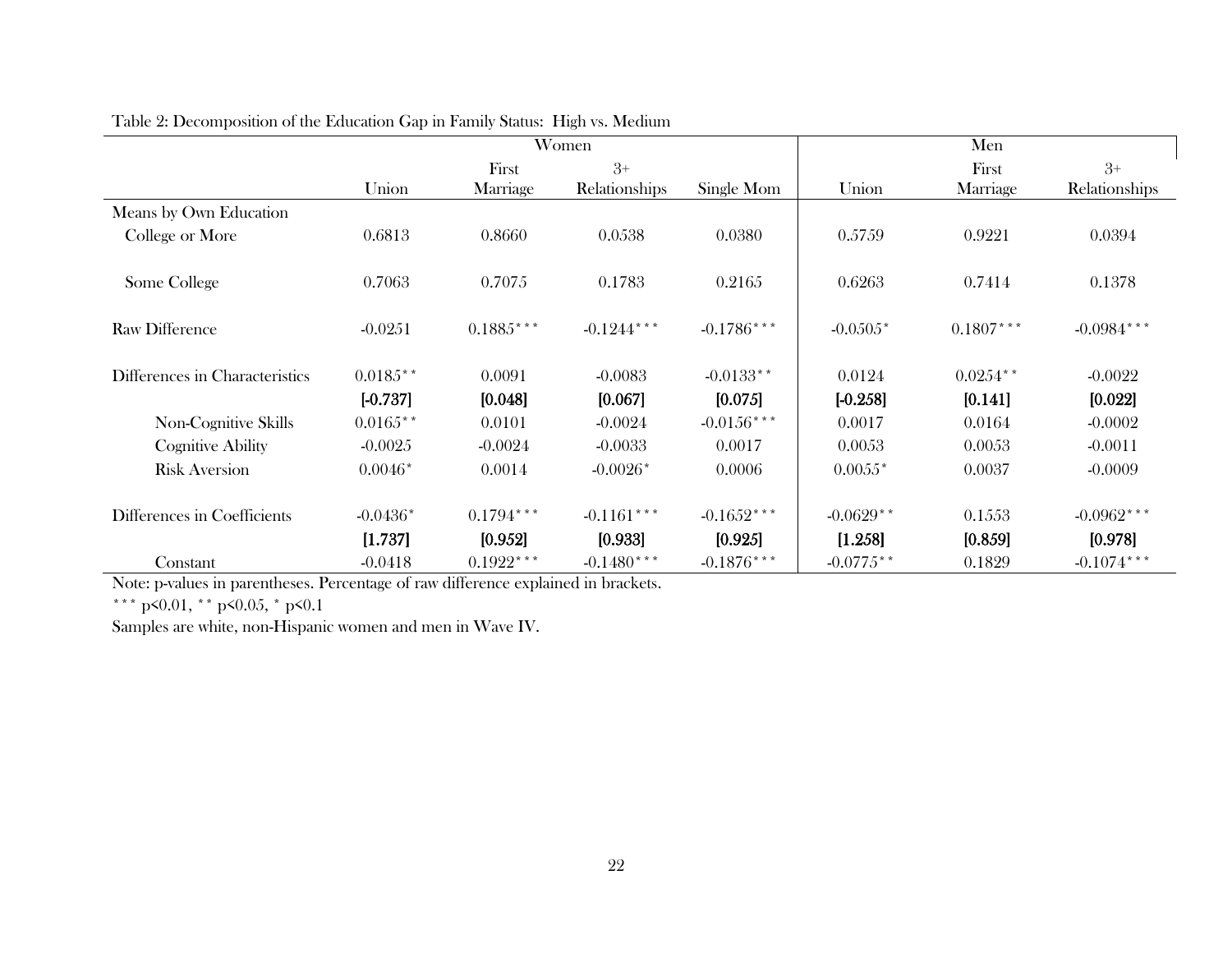|                             |               |             | Women         |              | Men          |             |                  |  |
|-----------------------------|---------------|-------------|---------------|--------------|--------------|-------------|------------------|--|
|                             |               | First       | $3+$          |              |              | First       |                  |  |
|                             | Union         | Marriage    | Relationships | Single Mom   | Union        | Marriage    | 3+ Relationships |  |
| Means by Own Education      |               |             |               |              |              |             |                  |  |
| College or More             | 0.6813        | 0.8960      | 0.0538        | 0.0380       | 0.5759       | 0.9221      | 0.0394           |  |
| High School or Less         | 0.7526        | 0.6936      | 0.2080        | 0.2818       | $0.6448*$    | 0.7458      | 0.2110           |  |
| <b>Raw Difference</b>       | $-0.0713***$  | $0.2024***$ | $-0.1542***$  | $-0.2438***$ | $-0.0690***$ | $0.1763***$ | $-0.1716***$     |  |
| Differences in              |               |             |               |              |              |             |                  |  |
| Characteristics             | 0.0161        | 0.0111      | $-0.0119$     | $-0.0130$    | 0.0042       | 0.0162      | $-0.0079$        |  |
|                             | $[-0.226]$    | [0.055]     | [0.077]       | [0.075]      | $[-0.061]$   | [0.092]     | [0.046]          |  |
| Non-Cognitive Skills        | $0.0234**$    | 0.0167      | $-0.0190**$   | $-0.0191**$  | $-0.0053$    | 0.0124      | $-0.0043$        |  |
| <b>Cognitive Ability</b>    | $-0.0093$     | $-0.0096$   | 0.0091        | 0.0062       | 0.0058       | 0.0035      | $-0.0016$        |  |
| <b>Risk Aversion</b>        | 0.0020        | 0.0040      | $-0.0019$     | $-0.0001$    | 0.0037       | 0.0003      | $-0.0020$        |  |
| Differences in Coefficients | $-0.0874$ *** | $0.1913***$ | $-0.1423***$  | $-0.2309***$ | $-0.0732**$  | $0.1601***$ | $-0.1638***$     |  |
|                             | [1.226]       | [0.945]     | [0.923]       | [0.925]      | [1.061]      | [0.908]     | [0.954]          |  |
| Constant                    | $-0.0909***$  | $0.2083***$ | $-0.1545***$  | $-0.2530***$ | $-0.0892***$ | $0.1193***$ | $-0.1724$ ***    |  |

|  |  |  |  |  | Table 3: Decomposition of the Education Gap in Family Status: High vs. Low |  |
|--|--|--|--|--|----------------------------------------------------------------------------|--|
|  |  |  |  |  |                                                                            |  |

Note: p-values in parentheses. Percentage of raw difference explained in brackets.

\*\*\* p<0.01, \*\* p<0.05, \* p<0.1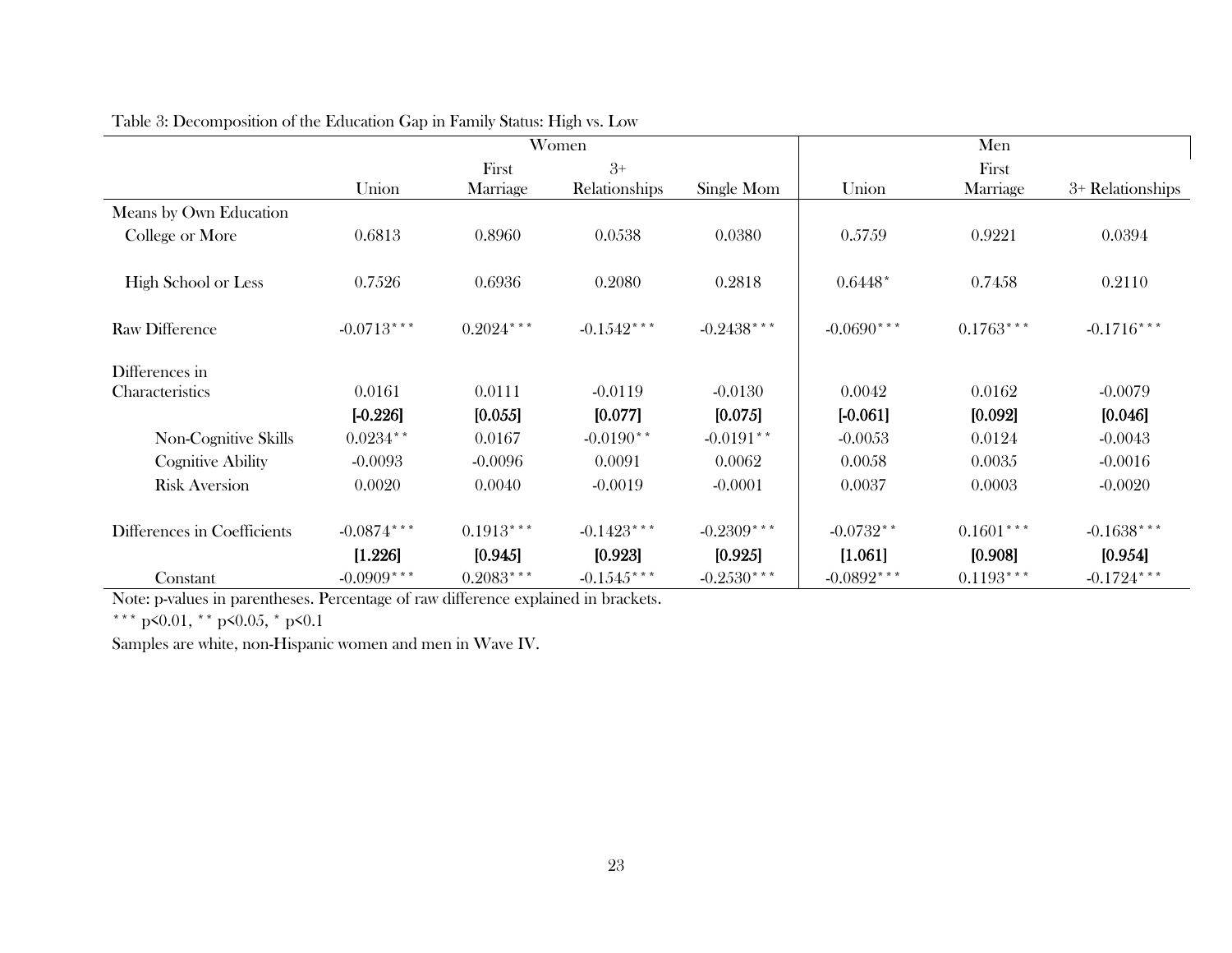|                                | Women                 |                      |                                               |                         |                                               |                         |                                    |  |
|--------------------------------|-----------------------|----------------------|-----------------------------------------------|-------------------------|-----------------------------------------------|-------------------------|------------------------------------|--|
|                                | Years of<br>Education | First<br>Marriage    | <b>First Marriage</b><br>(incl.<br>education) | $3+$<br>Relationships   | $3+$<br>Relationships<br>(incl.<br>education) | Single Mom              | Single Mom<br>(incl.<br>education) |  |
| Means by Mother's Education    |                       |                      |                                               |                         |                                               |                         |                                    |  |
| Some College or More           | 15.26                 | 0.8057               |                                               | $0.1026***$             |                                               | $0.1141***$             |                                    |  |
| <b>High School</b>             | 13.83                 | 0.7592               |                                               | $0.1468***$             |                                               | $0.1823***$             |                                    |  |
| <b>Raw Difference</b>          | $1.44***$             | $0.0465**$           |                                               | $-0.0442***$            |                                               | $-0.0682***$            |                                    |  |
| Differences in Characteristics | $0.27***$<br>[0.188]  | $0.0097*$<br>[0.209] | $0.0541***$<br>[1.163]                        | $-0.0101***$<br>[0.229] | $-0.0379***$<br>[0.858]                       | $-0.0164***$<br>[0.240] | $-0.0605***$<br>[0.887]            |  |
| Non-Cognitive Skills           | $0.17***$             | $0.0092*$            | 0.0033                                        | $-0.0108***$            | $-0.0069**$                                   | $-0.0140***$            | $-0.0075**$                        |  |
| <b>Cognitive Ability</b>       | $0.11***$             | 0.0017               | $-0.0015$                                     | $-0.0007$               | 0.0019                                        | $-0.0026$               | 0.0017                             |  |
| <b>Risk Aversion</b>           | $-0.01$               | $-0.0012$            | $-0.0010$                                     | 0.0013                  | 0.0011                                        | 0.0002                  | $-0.0001$                          |  |
| Own Education                  |                       |                      | $0.0533***$                                   |                         | $-0.0341$ ***                                 |                         | $-0.0547$ ***                      |  |
| Differences in Coefficients    | $1.17***$             | 0.0369               | $-0.0075$                                     | $-0.0341**$             | $-0.0063$                                     | $-0.0518***$            | $-0.0077$                          |  |
|                                | [0.813]               | [0.791]              | $[-0.163]$                                    | [0.771]                 | [0.142]                                       | [0.760]                 | [0.113]                            |  |
| Constant                       | $1.05***$             | 0.0084               | $-0.0962***$                                  | $-0.0498***$            | $-0.0113$                                     | $-0.0441**$             | 0.0210                             |  |

Table 4a: Decomposition of Family Background Gap in Education and Family Status: High vs. Medium

Note: p-values in parentheses. Percentage of raw difference explained in brackets.

\*\*\* p<0.01, \*\* p<0.05, \* p<0.1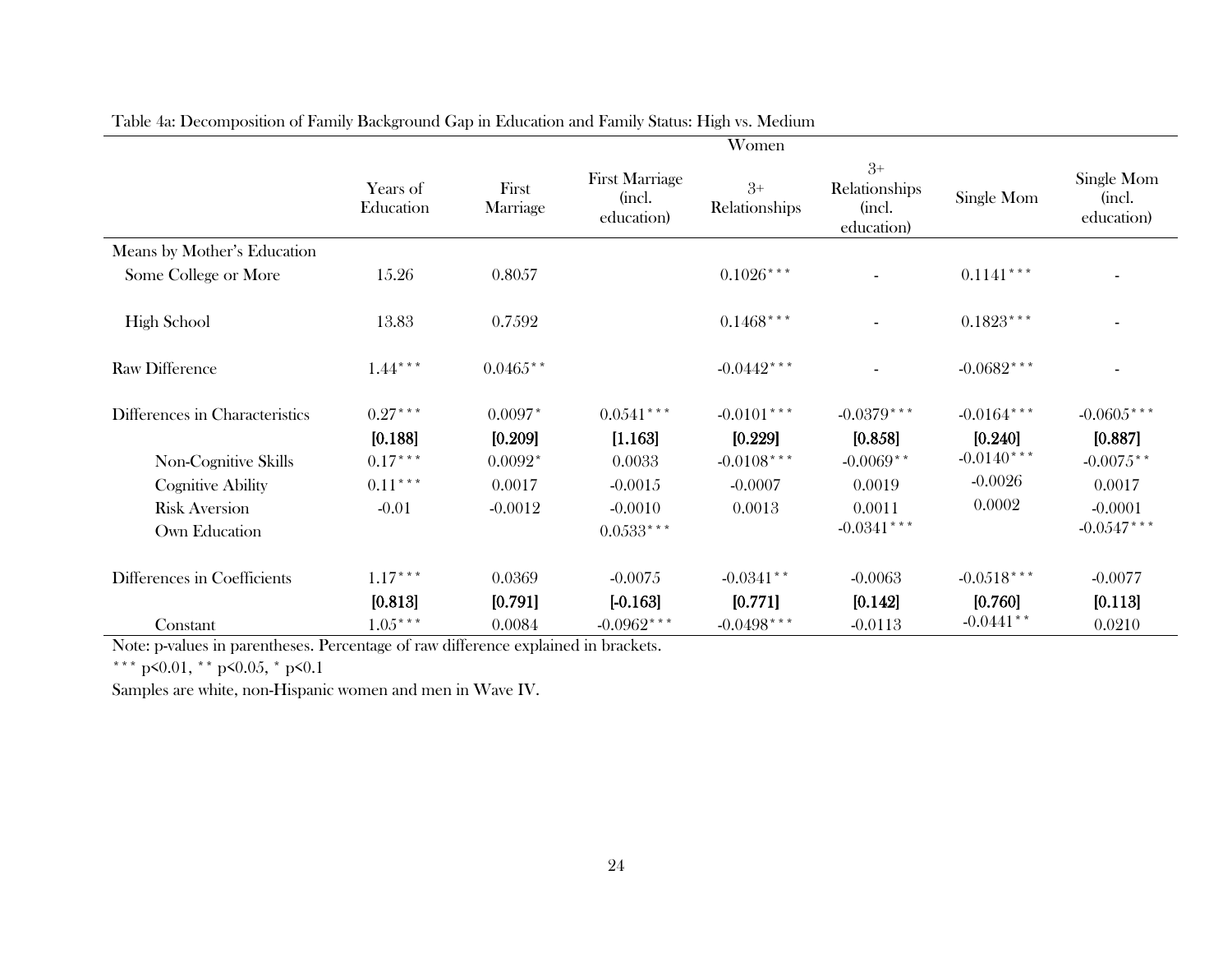|                                |                       |                   |                                               | Women                 |                                               |               |                                    |
|--------------------------------|-----------------------|-------------------|-----------------------------------------------|-----------------------|-----------------------------------------------|---------------|------------------------------------|
|                                | Years of<br>Education | First<br>Marriage | <b>First Marriage</b><br>(incl.<br>education) | $3+$<br>Relationships | $3+$<br>Relationships<br>(incl.<br>education) | Single Mom    | Single Mom<br>(incl.<br>education) |
| Means by Mother's Education    |                       |                   |                                               |                       |                                               |               |                                    |
| Some College or More           | 15.26                 | 0.8057            |                                               | $0.1026***$           |                                               | $0.1141***$   |                                    |
|                                |                       |                   |                                               |                       |                                               |               |                                    |
| Less than High School          | 12.44                 | 0.7061            |                                               | $0.2316***$           |                                               | $0.2736***$   |                                    |
| <b>Raw Difference</b>          | $2.82***$             | $0.0996***$       |                                               | $-0.1290***$          |                                               | $-0.1595***$  |                                    |
| Differences in Characteristics | $0.64***$             | $0.0429***$       | $0.1226***$                                   | $-0.0225$ **          | $-0.0812***$                                  | $-0.0404***$  | $-0.1317***$                       |
|                                | [0.227]               | [0.431]           | [1.231]                                       | [0.175]               | [0.629]                                       | [0.254]       | [0.826]                            |
| Non-Cognitive Skills           | $0.37***$             | $0.0294**$        | 0.0162                                        | $-0.0171**$           | $-0.0081$                                     | $-0.0328***$  | $-0.0192**$                        |
| <b>Cognitive Ability</b>       | $0.28***$             | $0.0172**$        | 0.0067                                        | $-0.0081*$            | $-0.0010$                                     | $-0.0079*$    | 0.0025                             |
| <b>Risk Aversion</b>           | $-0.01$               | $-0.0037$         | $-0.0031$                                     | 0.0026                | 0.0024                                        | 0.0003        | 0.0000                             |
| Own Education                  |                       |                   | $0.1028***$                                   |                       | $-0.0744$ ***                                 |               | $-0.1149***$                       |
| Differences in Coefficients    | $2.18***$             | 0.0568            | $-0.0229$                                     | $-0.1065***$          | $-0.0479$                                     | $-0.1191***$  | $-0.0278$                          |
|                                | [0.773]               | [0.569]           | $[-0.231]$                                    | [0.825]               | [0.371]                                       | [0.746]       | [0.174]                            |
| Constant                       | $2.10***$             | 0.0437            | $-0.0337$                                     | $-0.1459***$          | $-0.0607*$                                    | $-0.1224$ *** | $-0.0418$                          |

Table 4b: Decomposition of Family Background Gap in Education and Family Status: High vs. Low

Note: p-values in parentheses. Percentage of raw difference explained in brackets.

\*\*\* p<0.01, \*\* p<0.05, \* p<0.1

j.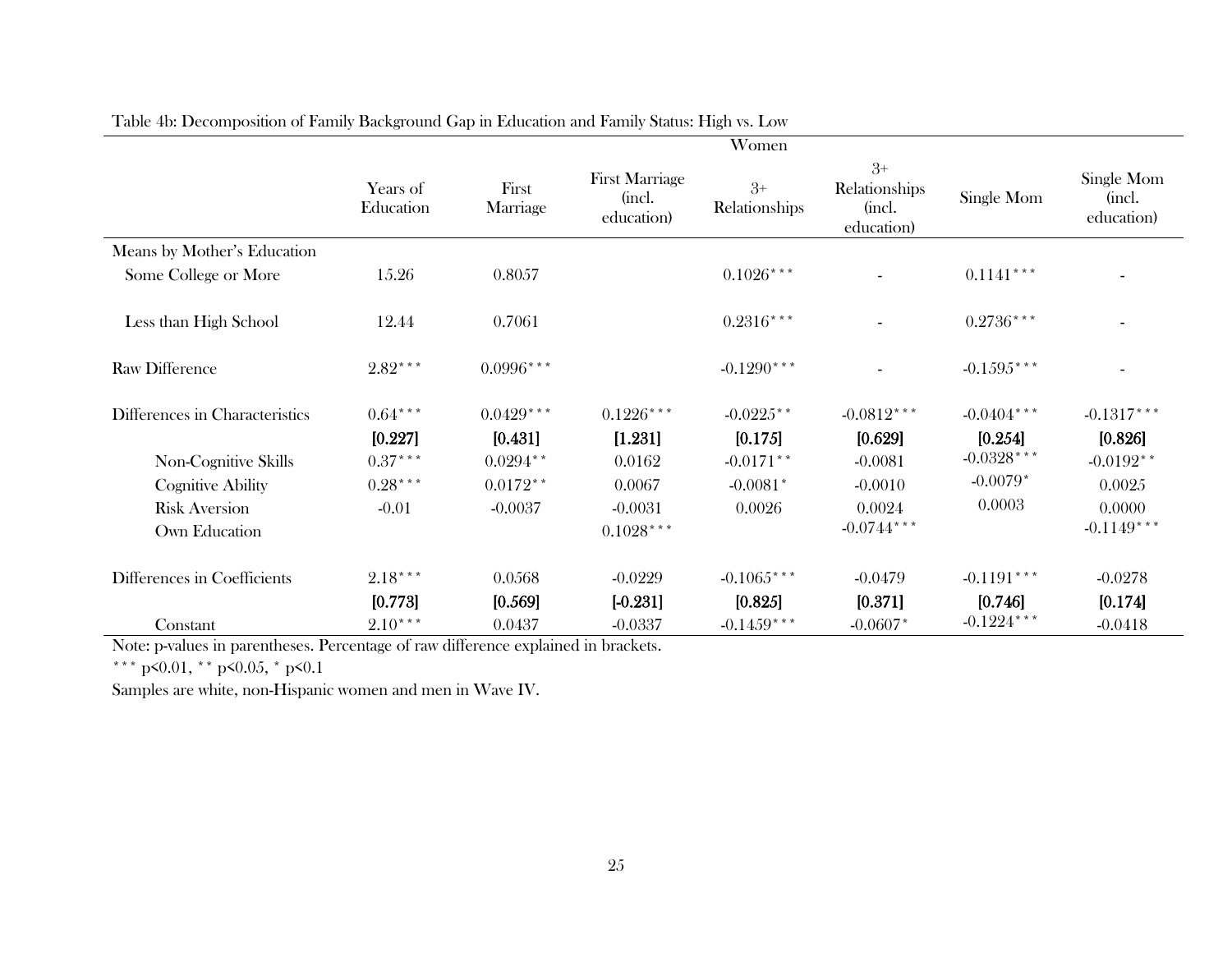|                                | Men                   |                   |                                            |                  |                                       |  |  |  |
|--------------------------------|-----------------------|-------------------|--------------------------------------------|------------------|---------------------------------------|--|--|--|
|                                | Years of<br>Education | First<br>Marriage | <b>First Marriage</b><br>(incl. education) | 3+ Relationships | 3+ Relationships<br>(incl. education) |  |  |  |
| Means by Mother's Education    |                       |                   |                                            |                  |                                       |  |  |  |
| Some College or More           | 14.61                 | 0.8224            |                                            | $0.0958***$      |                                       |  |  |  |
| <b>High School</b>             | 13.26                 | 0.7617            |                                            | $0.1505***$      |                                       |  |  |  |
| <b>Raw Difference</b>          | $1.35***$             | $0.0607**$        |                                            | $-0.0547***$     |                                       |  |  |  |
| Differences in Characteristics | $0.36***$             | $0.0133*$         | $0.0348***$                                | $-0.0082**$      | $-0.0365$ ***                         |  |  |  |
|                                | [0.267]               | [0.219]           | [0.573]                                    | [0.149]          | [0.667]                               |  |  |  |
| Non-Cognitive Skills           | $0.23***$             | 0.0096            | 0.0008                                     | $-0.0041$        | 0.0025                                |  |  |  |
| <b>Cognitive Ability</b>       | $0.13***$             | $0.0062*$         | 0.0035                                     | $-0.0048*$       | $-0.0007$                             |  |  |  |
| <b>Risk Aversion</b>           | $-0.01$               | $-0.0025$         | $-0.0023$                                  | 0.0008           | 0.0006                                |  |  |  |
| Own Education                  |                       |                   | $0.0328***$                                |                  | $-0.0390***$                          |  |  |  |
| Differences in Coefficients    | $1.00***$             | $0.0474*$         | 0.0259                                     | $-0.0466$ ***    | $-0.0182$                             |  |  |  |
|                                | [0.733]               | [0.781]           | [0.427]                                    | [0.851]          | [0.333]                               |  |  |  |
| Constant                       | $1.11***$             | 0.0274            | $-0.0170$                                  | $-0.0592***$     | $-0.0368*$                            |  |  |  |

Table 5a: Decomposition of Family Background Gap in Education and Family Status: High vs. Medium

Note: p-values in parentheses. Percentage of raw difference explained in brackets.

\*\*\* p<0.01, \*\* p<0.05, \* p<0.1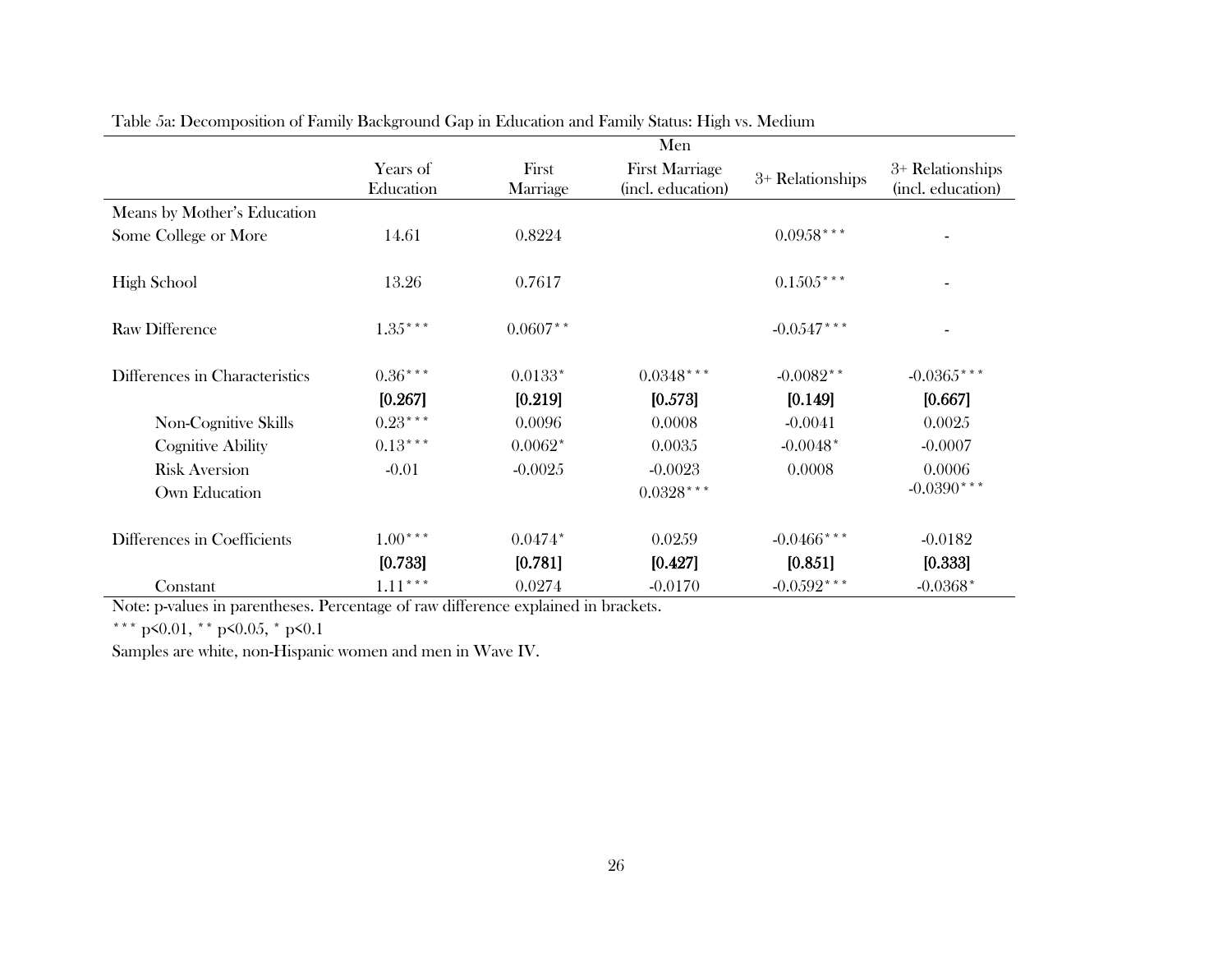|                                | Men                   |                   |                                            |                  |                                       |  |  |  |
|--------------------------------|-----------------------|-------------------|--------------------------------------------|------------------|---------------------------------------|--|--|--|
|                                | Years of<br>Education | First<br>Marriage | <b>First Marriage</b><br>(incl. education) | 3+ Relationships | 3+ Relationships<br>(incl. education) |  |  |  |
| Means by Mother's Education    |                       |                   |                                            |                  |                                       |  |  |  |
| Some College or More           | 14.61                 | 0.8224            |                                            | $0.0958***$      |                                       |  |  |  |
| Less than High School          | 12.03                 | 0.7833            |                                            | $0.1968***$      |                                       |  |  |  |
| <b>Raw Difference</b>          | $2.58***$             | 0.0392            |                                            | $-0.1010***$     |                                       |  |  |  |
| Differences in Characteristics | $0.70***$             | $0.0504***$       | $0.0741$ ***                               | $-0.0198**$      | $-0.0781$ ***                         |  |  |  |
|                                | [0.271]               | [1.286]           | [1.890]                                    | [0.196]          | [0.774]                               |  |  |  |
| Non-Cognitive Skills           | $0.39***$             | 0.0193            | 0.0076                                     | $-0.0098$        | 0.0016                                |  |  |  |
| <b>Cognitive Ability</b>       | $0.30***$             | $0.0347***$       | $0.0309***$                                | $-0.0094$        | $-0.0024$                             |  |  |  |
| <b>Risk Aversion</b>           | 0.003                 | $-0.0037$         | $-0.0037$                                  | $-0.0006$        | $-0.0005$                             |  |  |  |
| Own Education                  |                       |                   | $0.0393**$                                 |                  | $-0.0769***$                          |  |  |  |
| Differences in Coefficients    | $1.39***$             | $-0.0112$         | $-0.0349$                                  | $-0.0812***$     | $-0.0228$                             |  |  |  |
|                                | [0.729]               | $[-0.286]$        | $[-0.890]$                                 | [0.804]          | [0.226]                               |  |  |  |
| Constant                       | $2.11***$             | $-0.0479$         | $-0.1041**$                                | $-0.0854$ **     | $-0.0290$                             |  |  |  |

Table 5b: Decomposition of Family Background Gap in Education and Family Status: High vs. Low

Note: p-values in parentheses. Percentage of raw difference explained in brackets.

\*\*\* p<0.01, \*\* p<0.05, \* p<0.1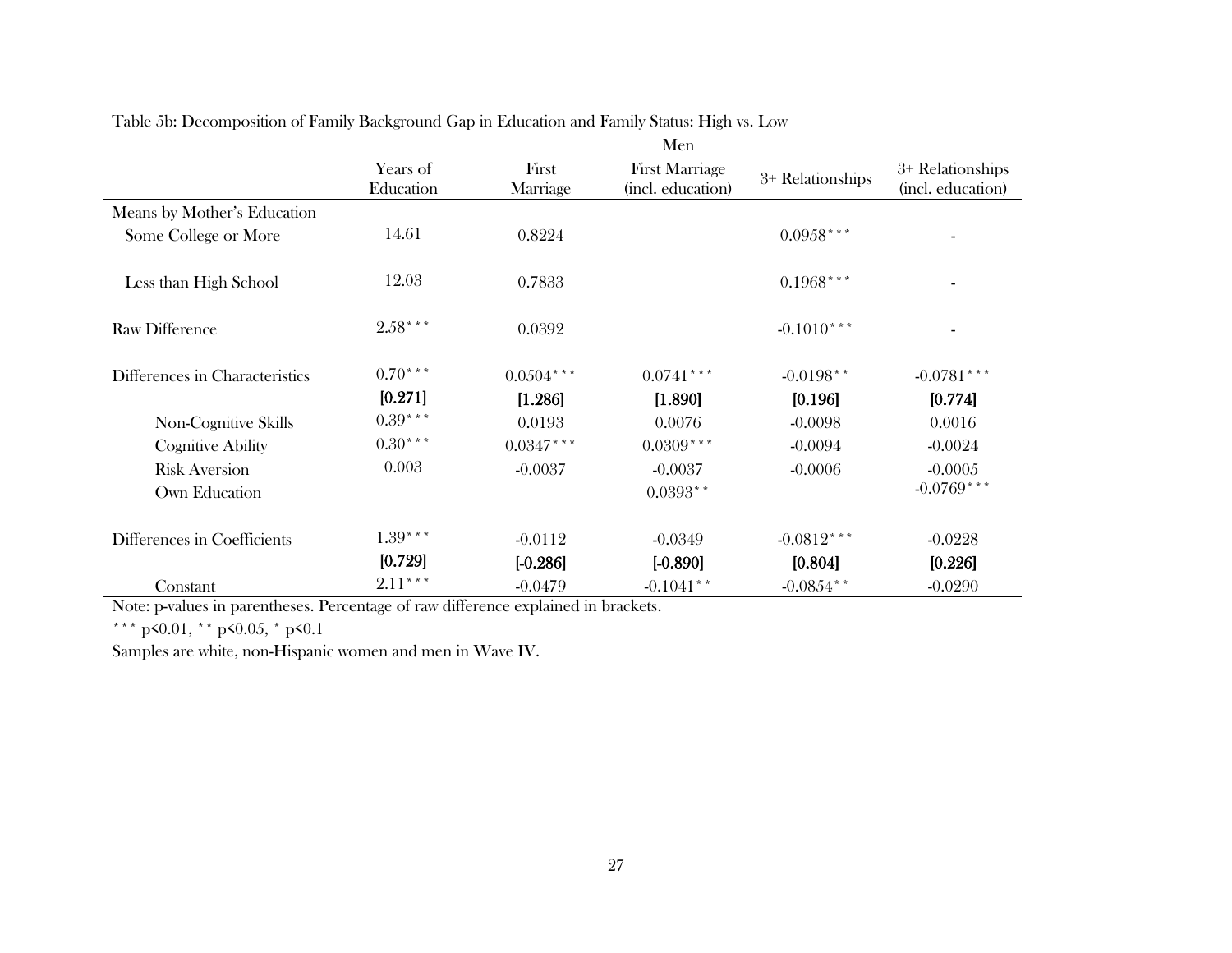# Data Appendix

# National Longitudinal Survey of Adolescent Health

National Longitudinal Study of Adolescent Health (Add Health) study began in 1994-95 with a nationallyrepresentative, school-based survey of more than 90,000 students in Grades 7 through 12. About 20,000 respondents were followed in subsequent surveys, the last of which (Wave IV) was conducted in 2007-08 when almost all respondents were between 24 and 32 years of age. The survey content is very rich, initially focusing on the forces influencing adolescent health and risk behaviors and then broadening in scope as the respondents transitioned into adulthood. The study design includes oversamples of ethnic minorities, disabled students, and saturation school samples for the study of social networks. A genetic sample of siblings living in the same household includes twins, siblings, half-siblings, and unrelated pairs such as step- and adopted siblings. The mean age of respondents was 29 at the time of the Wave IV survey (2008Wave IV sampling weights are used in all analyses.

# Mother's Education

The variable called 'mother's education' is the self-reported education level of the individual answering the parent questionnaire in Wave I if that individual is the child's biological mother, step/adoptive/foster mother, or grandmother (80% of cases). If the parent questionnaire was completed by the father, or someone else not in one of these categories, then the respondent's own Wave I report of their resident mother's education is used (15%) or, if this is missing or skipped, their report of biological mother's education level (4%).

### Cognitive Ability

In Wave I, respondents were given the Add Health Picture Vocabulary Test (AHPVT), a computerized, abridged (87 items) version of the Peabody Picture Vocabulary Test—Revised. In this test, the interviewer reads a word aloud and the respondent selects the illustration that best fits its meaning. A repeat of this test in Wave III has been excluded from the cognitive ability index because it is missing for about 13% of observations with valid measures for the Wave I AHPVT. The word recall test measures short-term memory (recalling a list of 15 words upon hearing) and long-term memory (recalling the same list after 5 minutes). The number recall test also is a test of short-term memory, that requires the respondent to repeat progressively longer (2 to 8) series of digits backwards. The immediate and delayed word recall tasks are standard measures (very similar to the word recall tasks in the Health and Retirement Study) that can be used to study the effect of aging on memory.

| <b>Construction of Cognitive Ability Index</b> |                   |                    |                         |  |  |  |
|------------------------------------------------|-------------------|--------------------|-------------------------|--|--|--|
| Question                                       | Factor<br>Loading | Unique<br>Variance | Scoring<br>Coefficients |  |  |  |
| <b>Cognitive Ability</b>                       |                   |                    |                         |  |  |  |
| <b>AHPVT</b> (Wave I)                          | 0.4042            | 0.8366             | 0.17977                 |  |  |  |
| Word Recall, Short term (Wave IV)              | 0.7325            | 0.4634             | 0.58809                 |  |  |  |
| Word Recall, Long term (Wave IV)               | 0.7330            | 0.4627             | 0.58950                 |  |  |  |
| Number Recall (Wave IV)                        | 0.3842            | 0.8.524            | 0.16769                 |  |  |  |

Personality Traits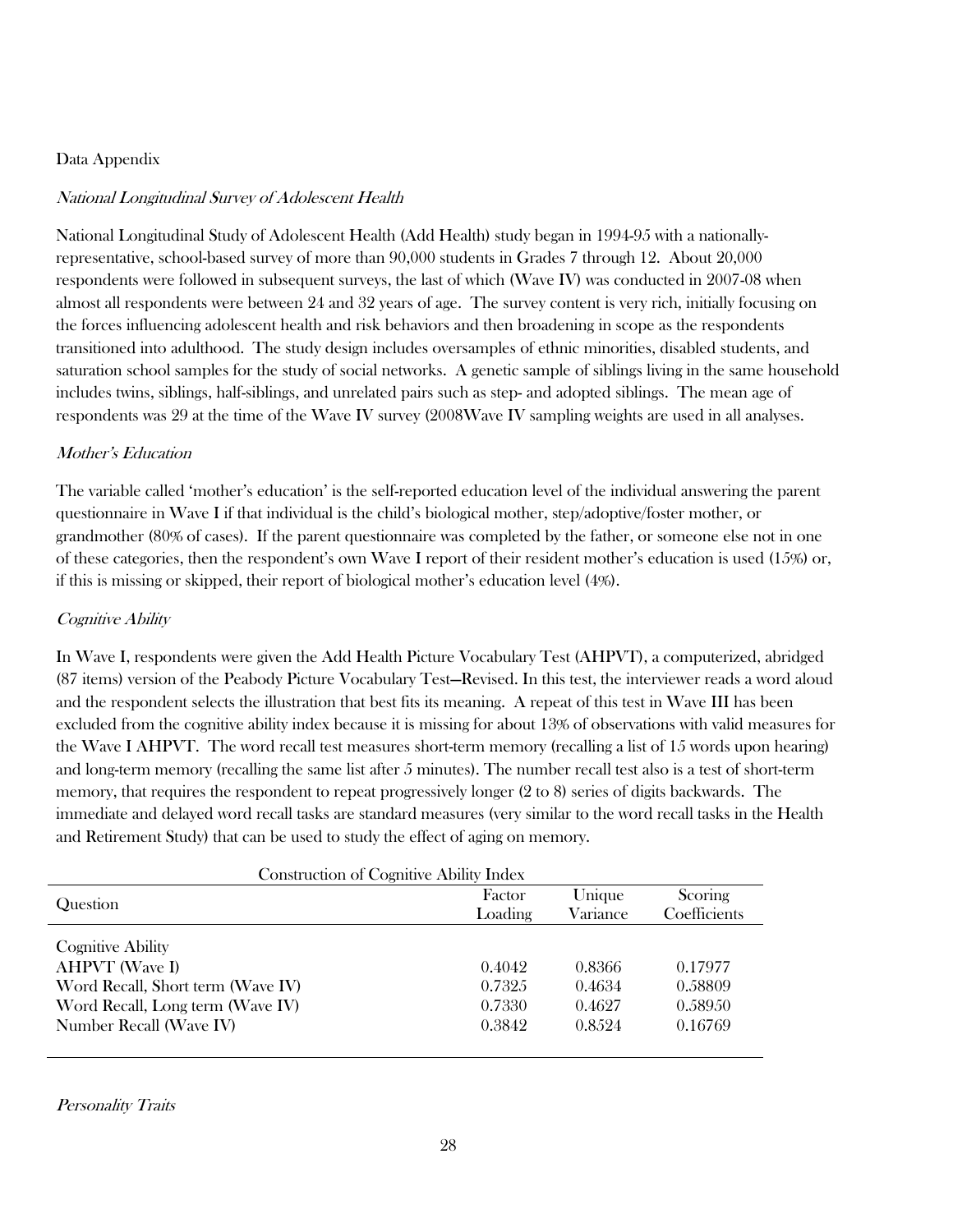The Add Health survey fielded a 20-item short-form version of the 50-item International Personality Item Pool-Five-Factor Model (IPIP-FFM) known as the Mini-IPIP (Donnellan et al., 2006) in the Wave IV survey. Brief personality instruments designed to be included in long surveys tend to have weaker psychometric properties than do full-length personality scales, with some tradeoff between choosing items that provide both construct breadth and high reliability. A recent assessment finds that the Mini-IPIP does have a 5-factor structure, and that most of the scales have acceptable reliability despite the brevity of the instrument (Baldasaro et al., 2013). The Cronbach's alpha scores for the personality scales in the Add Health sample range from .62 (Neuroticism) to .72 (Extraversion). Also included are the two facets of Emotional Stability—Anger/Hostility and Anxiety—and the indices for the traits Optimism and Locus of Control.

Factor analysis of the survey items included in each personality trait produces the factor loadings reported in the table below, and the scoring coefficients generated by the Bartlett method are used to construct an estimate of each latent trait.<sup>12</sup>

Wave I personality measures (Young and Beaujean, 2011) are based on Likert scale responses (from strongly agree to strongly disagree) to the following statements:

| <b>Emotional Stability</b> | You have a lot of good qualities.                                                       |
|----------------------------|-----------------------------------------------------------------------------------------|
|                            | You have a lot to be proud of.                                                          |
|                            | You like yourself just the way you are.                                                 |
|                            | You feel like you are doing everything about right.                                     |
|                            | You feel socially accepted.                                                             |
|                            | You feel wanted and loved.                                                              |
| Extraversion*              | I feel close to people at school.                                                       |
|                            | I feel like I am a part of this school.                                                 |
|                            | I feel socially accepted.                                                               |
| Conscientiousness          | When you have a problem to solve, one of the first things you do is get as many facts   |
|                            | about the problem as possible.                                                          |
|                            | When you are attempting to find a solution to a problem, you usually try to think of as |
|                            | many different ways to approach the problem as possible.                                |
|                            | When making decisions, you generally use a systematic method for judging and            |
|                            | comparing alternatives.                                                                 |
|                            | After carrying out a solution to a problem, you usually try to analyze what went wrong. |
|                            |                                                                                         |

\* Extraversion items are taken from the In-School questionnaire rather than the In-Home questionnaire.

 $\overline{\phantom{a}}$ 

<sup>&</sup>lt;sup>12</sup> The Bartlett prediction method (Bartlett, 1938) produces unbiased factors that may be less accurate that the those produced by the alternative regression method, which minimizes the mean squared errors from the true factors but may be biased. Aizer and Cunha (2012) use this method to construct a measure of parental investment using several observer ratings of mother/child interaction.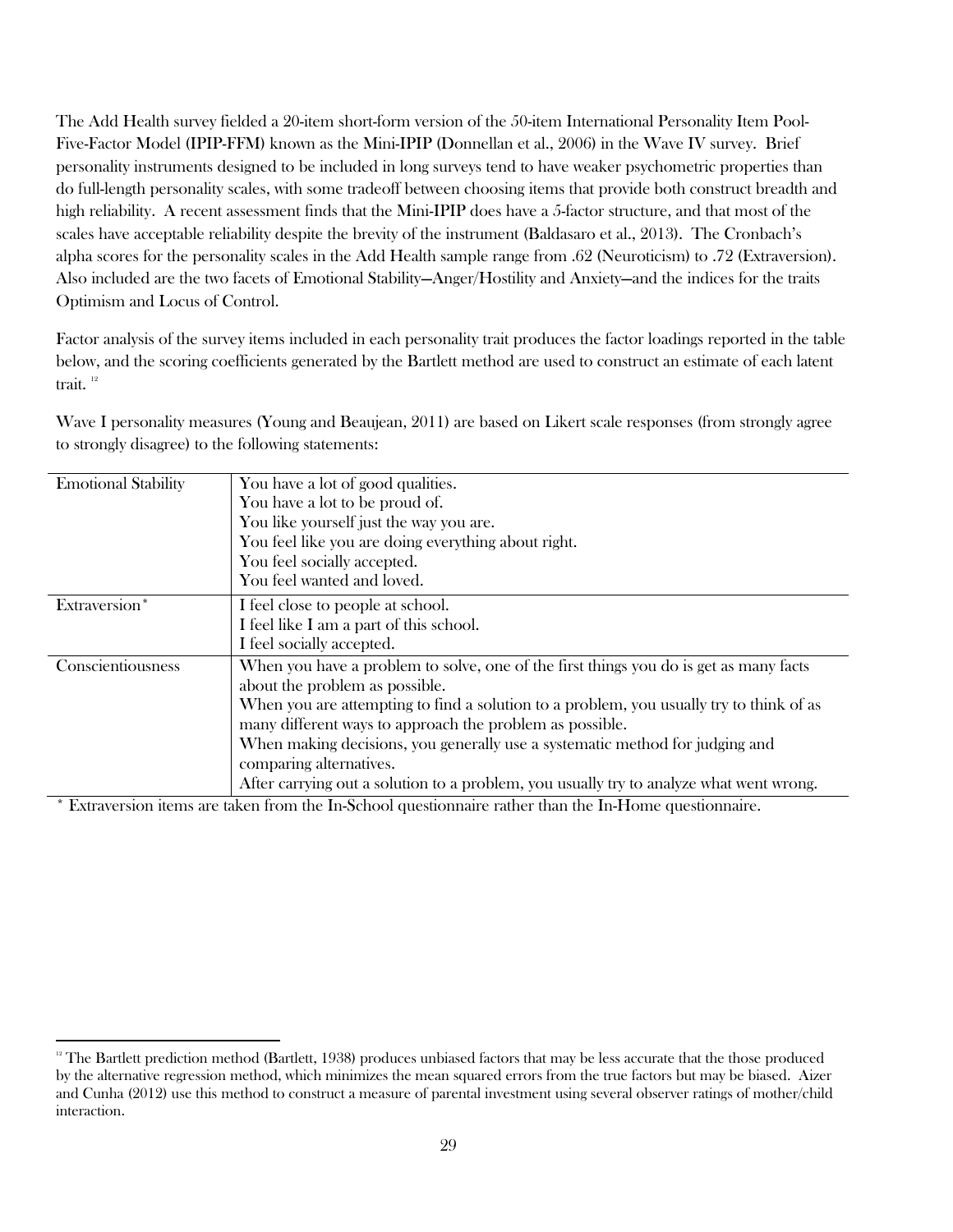| Construction of Non-Cognitive Skill Indices                        |                   |                    |                                       |  |  |  |  |  |  |  |
|--------------------------------------------------------------------|-------------------|--------------------|---------------------------------------|--|--|--|--|--|--|--|
| <b>Personality Question</b>                                        | Factor<br>Loading | Unique<br>Variance | Scoring<br>Coefficients<br>(Bartlett) |  |  |  |  |  |  |  |
| Openness $(\alpha = .65)$                                          |                   |                    |                                       |  |  |  |  |  |  |  |
| I have a vivid imagination                                         | 0.5469            | 0.7008             | 0.42232                               |  |  |  |  |  |  |  |
| I am not interested in abstract ideas (reversed)                   | 0.5548            | 0.6923             | 0.43366                               |  |  |  |  |  |  |  |
| I have difficulty understanding abstract ideas (reversed)          | 0.5448            | 0.7032             | 0.41929                               |  |  |  |  |  |  |  |
| I do not have a good imagination (reversed)                        | 0.5972            | 0.6433             | 0.50234                               |  |  |  |  |  |  |  |
| Conscientiousness ( $\alpha$ =.66)                                 |                   |                    |                                       |  |  |  |  |  |  |  |
| I get chores done right away                                       | 0.5238            | 0.7257             | 0.4270                                |  |  |  |  |  |  |  |
| I often forget to put things back in their proper place (reversed) | 0.5956            | 0.6452             | 0.5462                                |  |  |  |  |  |  |  |
| I like order                                                       | 0.4715            | 0.7777             | 0.3586                                |  |  |  |  |  |  |  |
| I make a mess of things (reversed)                                 | 0.5681            | 0.6772             | 0.4963                                |  |  |  |  |  |  |  |
| Extraversion $(\alpha = .72)$                                      |                   |                    |                                       |  |  |  |  |  |  |  |
| I am the life of the party                                         | 0.5375            | 0.7110             | 0.3030                                |  |  |  |  |  |  |  |
| I don't talk a lot (reversed)                                      | 0.5746            | 0.6699             | 0.3438                                |  |  |  |  |  |  |  |
| I talk to a lot of different people at parties                     | 0.6422            | 0.5875             | 0.4381                                |  |  |  |  |  |  |  |
| I keep in the background (reversed)                                | 0.6870            | 0.5281             | 0.5214                                |  |  |  |  |  |  |  |
| Agreeableness $(\alpha = .71)$                                     |                   |                    |                                       |  |  |  |  |  |  |  |
| I sympathize with others' feelings                                 | 0.5658            | 0.6799             | 0.3615                                |  |  |  |  |  |  |  |
| I am not interested in other people's problems (reversed)          | 0.6441            | 0.5851             | 0.4783                                |  |  |  |  |  |  |  |
| I feel others' emotions                                            | 0.5736            | 0.6710             | 0.3714                                |  |  |  |  |  |  |  |
| I am not really interested in others (reversed)                    | 0.6221            | 0.6130             | 0.4409                                |  |  |  |  |  |  |  |
| Neuroticism $(\alpha = .62)$                                       |                   |                    |                                       |  |  |  |  |  |  |  |
| I have frequent mood swings                                        | 0.6332            | 0.5991             | 0.6182                                |  |  |  |  |  |  |  |
| I am relaxed most of the time (reversed)                           | 0.4550            | 0.7930             | 0.3356                                |  |  |  |  |  |  |  |
| I get upset easily                                                 | 0.6195            | 0.6162             | 0.5880                                |  |  |  |  |  |  |  |
| I seldom feel blue (reversed)                                      | 0.3680            | 0.8646             | 0.2489                                |  |  |  |  |  |  |  |
| Internal Locus of Control/Mastery                                  |                   |                    |                                       |  |  |  |  |  |  |  |
| There is little I can do to change the important things in my life | 0.6212            | 0.6142             | 0.2854                                |  |  |  |  |  |  |  |
| Other people determine most of what I can and cannot do            | 0.6499            | 0.5777             | 0.3175                                |  |  |  |  |  |  |  |
| There are many things that interfere with what I want to do        | 0.4818            | 0.7679             | 0.1771                                |  |  |  |  |  |  |  |
| I have little control over the things that happen to me            | 0.6976            | 0.5134             | 0.3835                                |  |  |  |  |  |  |  |
| There is really no way I can solve the problems I have             | 0.6949            | 0.5171             | 0.3793                                |  |  |  |  |  |  |  |
| Anxiety                                                            |                   |                    |                                       |  |  |  |  |  |  |  |
| I worry about things                                               | 0.6208            | 0.6147             | 0.4427                                |  |  |  |  |  |  |  |
| I am not easily bothered by things (reversed)                      | 0.5909            | 0.6509             | 0.3980                                |  |  |  |  |  |  |  |
| I get stressed out easily                                          | 0.6583            | 0.5667             | 0.5093                                |  |  |  |  |  |  |  |
| I don't worry about things that have already happened              | 0.5108            | 0.7390             | 0.3030                                |  |  |  |  |  |  |  |
| Optimism                                                           |                   |                    |                                       |  |  |  |  |  |  |  |
| I'm always optimistic about my future                              | 0.4170            | 0.8261             | 0.2589                                |  |  |  |  |  |  |  |
| I hardly ever expect things to go my way (reversed)                | 0.5956            | 0.6453             | 0.4735                                |  |  |  |  |  |  |  |